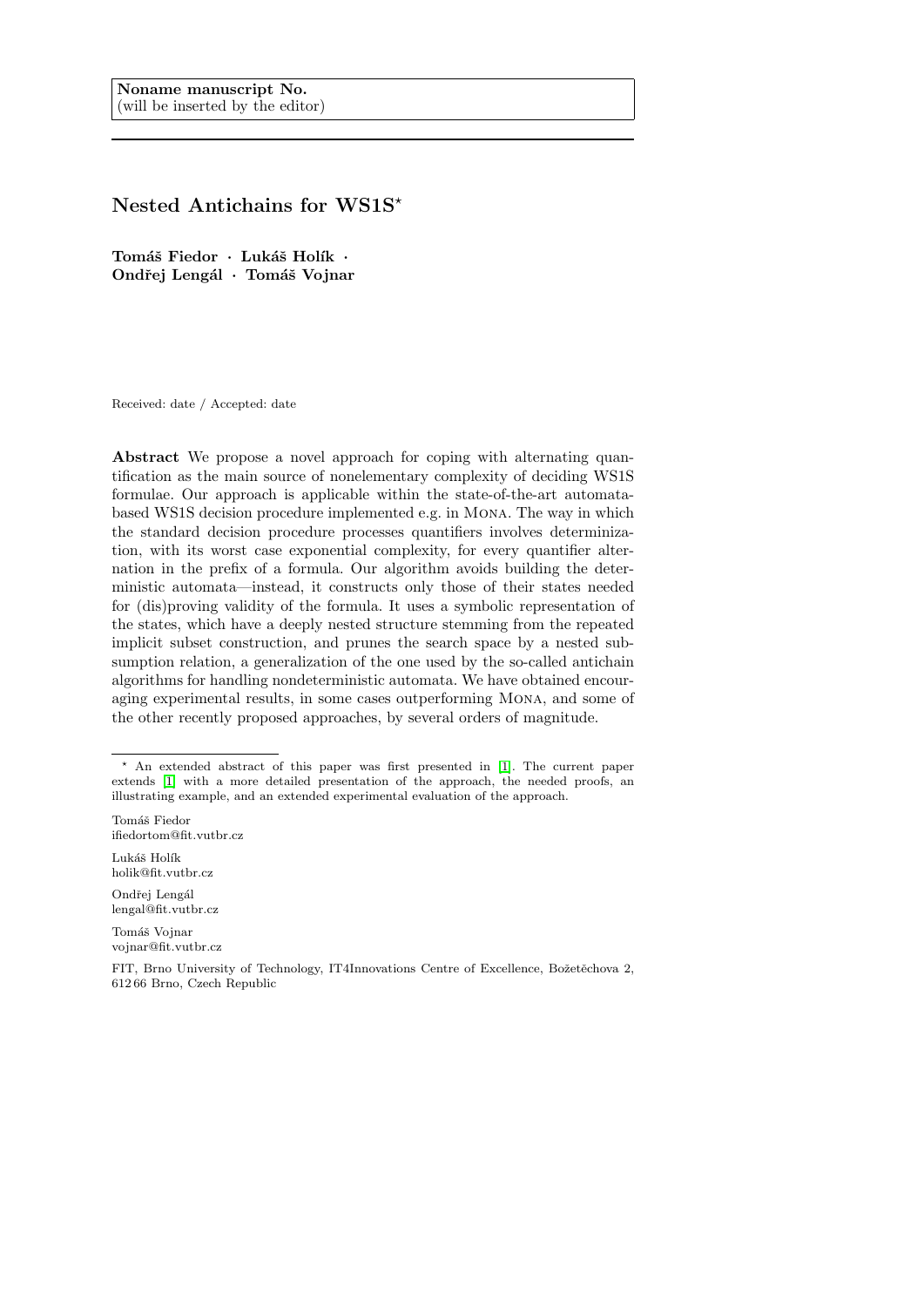# 1 Introduction

Weak monadic second-order logic of one successor (WS1S) is a powerful, concise, and decidable logic for describing regular properties of finite words. Despite its nonelementary worst case complexity [\[2\]](#page-25-1), it has been shown useful in numerous applications. Most of the successful applications were due to the tool Mona [\[3\]](#page-26-0), which implements decision procedures for the WS1S and WS2S (a generalization of WS1S to finite binary trees) based on finite automata. The authors of Mona list a multitude of its diverse applications [\[4\]](#page-26-1), ranging from software and hardware verification through controller synthesis to computational linguistics, and further on. Among more recent applications, verification of pointer programs and deciding related logics [\[5,](#page-26-2) [6,](#page-26-3) [7,](#page-26-4) [8,](#page-26-5) [9,](#page-26-6) [10\]](#page-26-7) can be mentioned, as well as synthesis from regular specifications [\[11\]](#page-26-8).

Despite many optimizations implemented in Mona and other tools, the worst case complexity of the problem sometimes strikes back. Authors of methods using the translation of their problem to WS1S/WS2S are then forced to either find workarounds to circumvent the complexity blowup, such as in [\[6\]](#page-26-3), or give up translating to WS1S/WS2S altogether [\[12\]](#page-26-9)—often for the price of restricting the input of their approach.

The decision procedure of Mona works with deterministic automata; it uses determinization extensively and relies on minimization of deterministic automata to suppress the complexity blow-up. Nevertheless, the worst case exponential complexity of determinization often significantly harms the performance of the tool. Recent works on efficient methods for handling nondeterministic automata—in particular, works on efficient testing of language inclusion and universality of finite automata [\[13,](#page-26-10) [14,](#page-26-11) [15\]](#page-26-12) and works on reducing the size of finite automata using simulation relations [\[16,](#page-26-13) [17\]](#page-26-14)—suggest a way of alleviating this problem. Handling nondeterministic automata using these methods, while avoiding determinization, has been shown to provide great efficiency improvements in [\[18\]](#page-26-15) (abstract regular model checking) and also [\[19\]](#page-26-16) (shape analysis). In this paper, we make a major step towards building the entire decision procedure of WS1S on nondeterministic automata using similar techniques. We propose a generalization of the antichain algorithms of [\[13\]](#page-26-10) that addresses the main bottleneck of the automata-based decision procedure for WS1S, which is the source of its nonelementary complexity: elimination of alternating quantifiers on the automata level.

More concretely, the automata-based decision procedure translates the input WS1S formula into a finite word automaton such that its language represents exactly all models of the formula. The automaton is built in a bottom-up manner according to the structure of the formula, starting with predefined atomic automata for literals and applying a corresponding automata operation for every logical connective and quantifier  $(\wedge, \vee, \neg, \exists)$ . The cause of the nonelementary complexity of the procedure can be explained on an example formula of the form  $\varphi' = \exists X_m \forall X_{m-1} \dots \forall X_2 \exists X_1 : \varphi_0$ . The universal quantifiers are first replaced by negation and existential quantification, which results in  $\varphi = \exists X_m \neg \exists X_{m-1} \dots \neg \exists X_2 \neg \exists X_1 : \varphi_0$ . The algorithm then builds a se-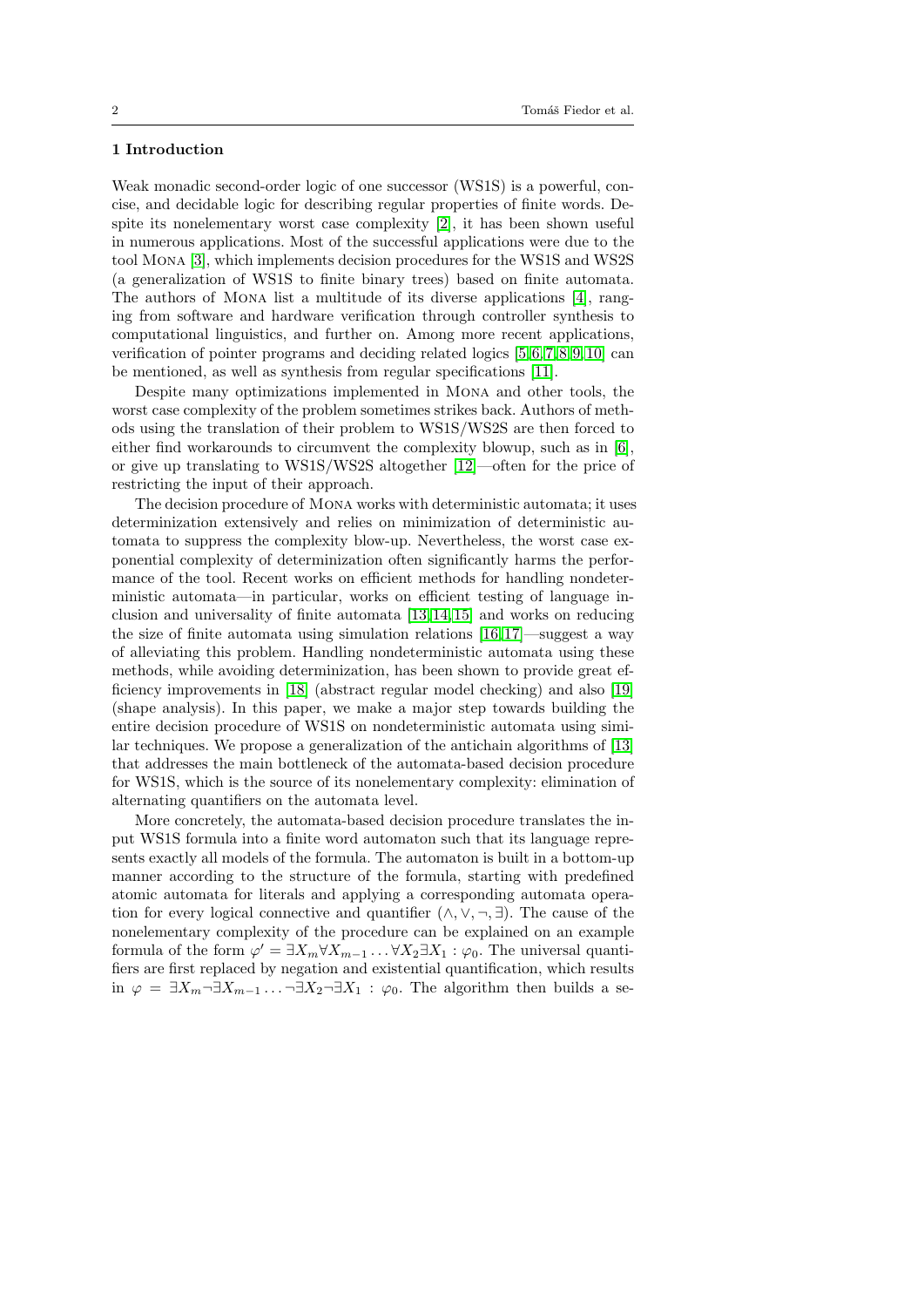quence of automata for the sub-formulae  $\varphi_0, \varphi_0^{\sharp}, \ldots, \varphi_{m-1}, \varphi_{m-1}^{\sharp}$  of  $\varphi$  where  $\varphi_i^{\sharp} = \exists X_{i+1} : \varphi_i$  and  $\varphi_{i+1} = \neg \varphi_i^{\sharp}$  for  $0 \leq i < m$ . Every automaton in the sequence is created from the previous one by applying the automata operations corresponding to negation or elimination of the existential quantifier, the latter of which may introduce nondeterminism. Negation applied on a nondeterministic automaton may then yield an exponential blowup: given an automaton for  $\psi$ , the automaton for  $\neg \psi$  is constructed by the classical automata-theoretic construction consisting of determinization by the subset construction followed by swapping of the sets of final and non-final states. The subset construction is exponential in the worst case. The worst case complexity of the procedure run on  $\varphi$  is then a tower of exponentials with one level for every quantifier alternation in  $\varphi$ ; note that this high computational cost cannot be avoided completely—indeed, the non-elementary complexity is an inherent property of the problem.

Overview of the proposed algorithm. Our new algorithm for processing alternating quantifiers in the prefix of a formula avoids the explicit determinization of automata in the classical procedure and significantly reduces the state space explosion associated with it. It is based on a generalization of the antichain principle used for deciding universality and language inclusion of finite automata [\[14,](#page-26-11) [15\]](#page-26-12). It generalizes the antichain algorithms so that instead of being used to process only one level of the chain of automata, it processes the whole chain of quantifications with i alternations on-the-fly. This leads to working with automata states that are sets of sets of sets . . . of states of the automaton representing  $\varphi_0$  with the nesting depth i (this corresponds to i levels of subset construction being done on-the-fly). The algorithm uses nested symbolic terms to represent sets of such automata states and a generalized version of antichain pruning based on a notion of subsumption that descends recursively down the structure of the terms while pruning on all their levels.

Experimental evaluation. We have implemented the proposed approach in a prototype tool called DWINA and compared its performance with other publicly available WS1S solvers on both generated formulae and formulae obtained from various verification tasks. From the experiments, we have obtained encouraging results showing that there are cases in which DWINA outperforms Mona as well as other recently proposed decision procedures.

Related work. MONA is still the standard tool and the most common choice when it comes to deciding WS1S/WS2S. Its efficiency stems from many optimizations, both higher-level (such as automata minimization or the use of MTBDDs for encoding the transition relation of the automata) as well as lower-level (e.g. optimizations of hash tables) [\[20\]](#page-26-17). There are other related automata-based tools that are more recent—in particular, jMosel [\[21\]](#page-26-18) for the M2L(Str) logic and the procedure using symbolic finite automata implemented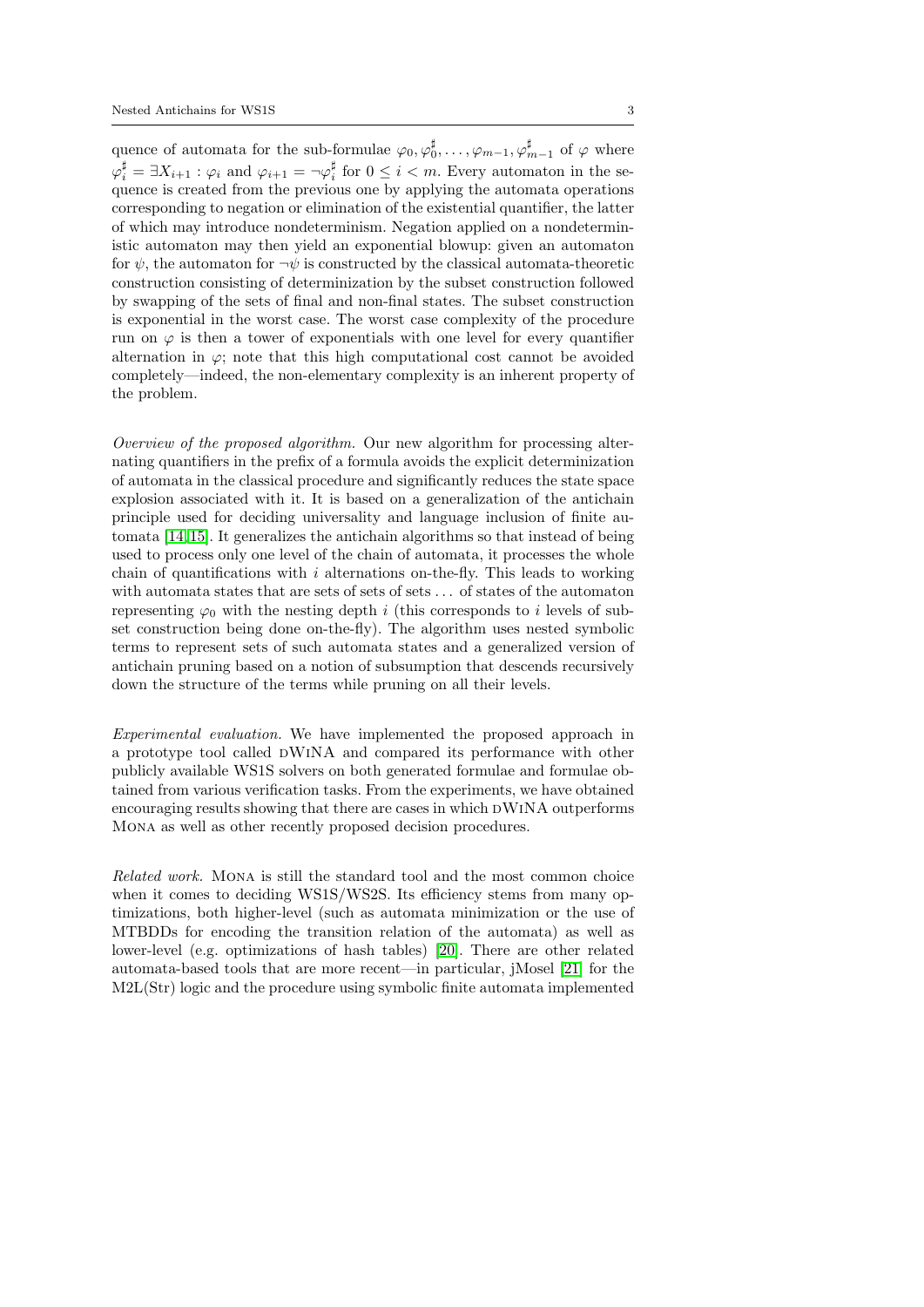within the Automata library of D'Antoni et al  $[22]$ . They implement optimizations that allow them to outperform Mona on some benchmarks, however, none of them provides an evidence of being consistently more efficient.

Some other recent approaches are logic-based and completely avoid any explicit automata construction. Ganzow and Kaizer [\[23\]](#page-26-20) developed a new decision procedure for the weak monadic second-order logic on inductive structures, a more general logic than WSkS. Their method is based on the Shelah's composition method, and it is implemented within the Toss tool. It sometimes performs better than Mona, but it lacks support of syntactic features that would allow one to perform a comparison on more benchmarks.

Traytel [\[24\]](#page-26-21), on the other hand, uses the classical decision procedure recast in the framework of coalgebras. His work is based on testing equivalence of a pair of formulae by finding a bisimulation between its derivatives. The implementation is, however, not optimized enough, and it is easily outperformed by the rest of the recent tools.

Plan of the paper. We define the WS1S logic in Section [2.](#page-3-0) In Sections [3](#page-4-0) and [4,](#page-6-0) we introduce finite word automata and describe the classical decision procedure for WS1S based on finite word automata. In Section [5,](#page-7-0) we introduce our method for dealing with alternating quantifiers. Finally, we give an experimental evaluation and conclude the paper in Sections [6](#page-21-0) and [7.](#page-25-2)

### <span id="page-3-0"></span>2 WS1S

In this section, we introduce the weak monadic second-order logic of one successor (WS1S). We introduce only its minimal syntax here, for the full standard syntax and a more thorough introduction, see Section 3.3 in [\[25\]](#page-27-0).

WS1S is a monadic second-order logic over the set of non-negative integers  $\mathbb{N}_0$ . This means that the logic allows second-order variables, usually denoted using upper-case letters  $X, Y, \ldots$ , that range over finite subsets of  $\mathbb{N}_0$ , e.g.  $X = \{0, 3, 42\}$ . Atomic formulae are of the form (i)  $X \subseteq Y$  and (ii)  $X =$  $Y + 1$ , where X and Y are variables. The atomic formulae are interpreted in turn as (i) standard set inclusion, and (ii)  $X = \{x\}$  and  $Y = \{y\}$  are singletons and x is the successor of y, i.e.  $x = y + 1$ . Formulae are built from the atomic formulae using the logical connectives  $\wedge$ ,  $\vee$ ,  $\neg$ , and the quantifier  $\exists X$ (for a second-order variable  $X$ ).

Given a WS1S formula  $\varphi(X_1, \ldots, X_n)$  with free variables  $X_1, \ldots, X_n$ , the assignment  $\rho = \{X_1 \mapsto S_1, \ldots, X_n \mapsto S_n\}$ , where  $S_1, \ldots, S_n$  are finite subsets of N<sub>0</sub>, satisfies  $\varphi$ , written as  $\rho \models \varphi$ , if the formula holds when every variable  $X_i$ is replaced with its corresponding value  $S_i = \rho(X_i)$ . We say that  $\varphi$  is valid, denoted as  $\models \varphi$ , if it is satisfied by all assignments of its free variables to finite subsets of  $\mathbb{N}_0$ . Observe the limitation to *finite* subsets of  $\mathbb{N}_0$  (related to the adjective weak in the name of the logic); a WS1S formula can indeed only have finite models (although there may be infinitely many of them).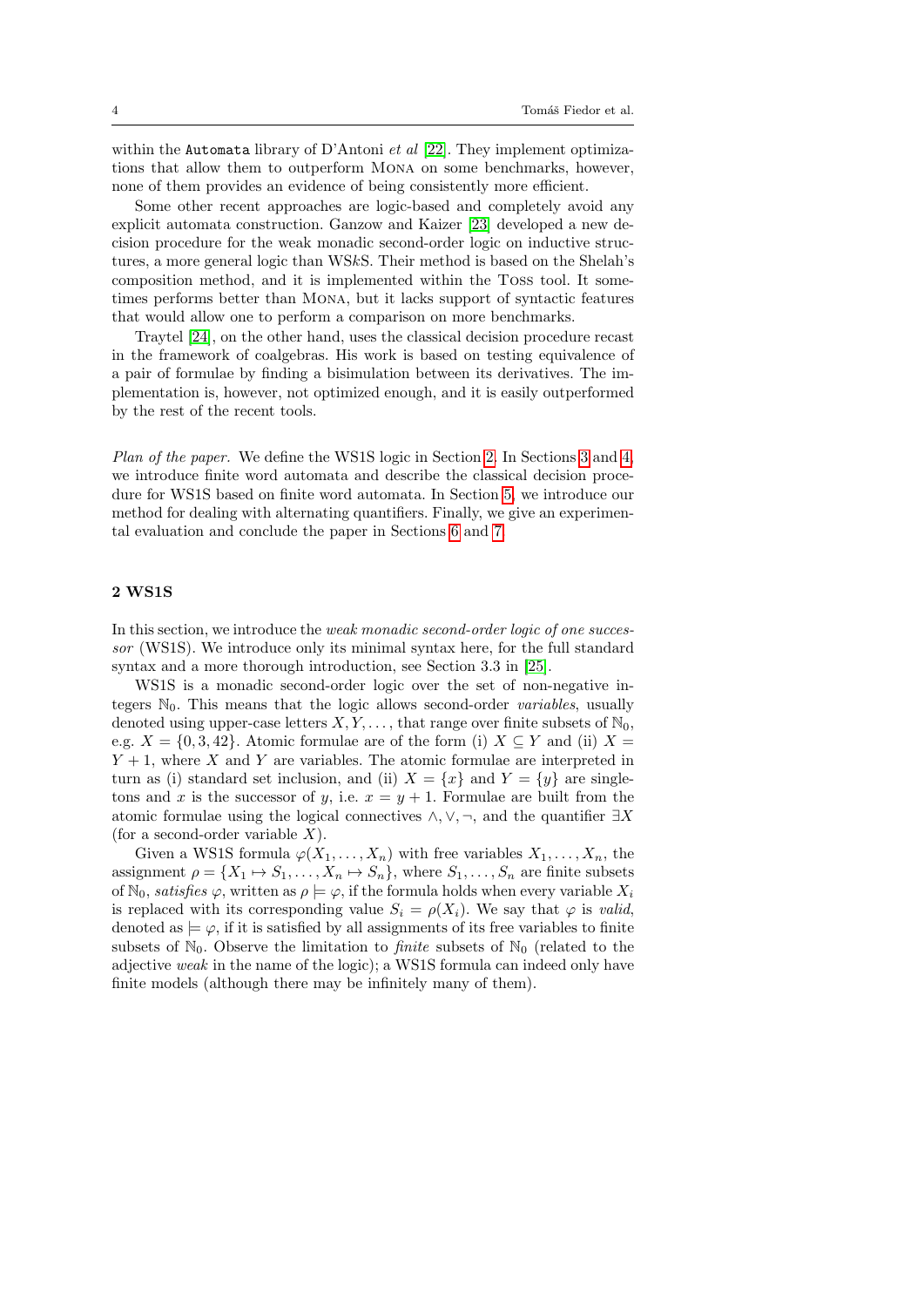## <span id="page-4-0"></span>3 Preliminaries

We now provide some preliminaries on downward and upward closed sets and on finite automata.

Downward and upward closed sets. For a set D and a set  $\mathbb{S} \subseteq 2^D$  we use  $\downarrow \mathbb{S}$  to denote the *downward closure* of  $\mathbb{S}$ , i.e. the set  $\downarrow \mathbb{S} = \{ R \subseteq D \mid \exists S \in \mathbb{S} : R \subseteq S \}$ , and  $\uparrow$ S to denote the *upward closure* of S, i.e. the set  $\uparrow$ S = { $R \subseteq D \mid \exists S \in$  $\mathbb{S}: R \supseteq S$ . The set S is in both cases called the set of generators of  $\uparrow$  S or  $\downarrow$ S respectively. A set S is *downward closed* if it equals its downward closure,  $\mathbb{S} = \downarrow \mathbb{S}$ , and upward closed if it equals its upward closure,  $\mathbb{S} = \uparrow \mathbb{S}$ . The choice operator  $\coprod$  (sometimes also called the unordered Cartesian product) is an operator that, given a set of sets  $\mathbb{D} = \{D_1, \ldots, D_n\}$ , returns the set of all sets  $\{d_1, \ldots, d_n\}$  obtained by taking one element  $d_i$  from every set  $D_i$ . Formally,

$$
\coprod \mathbb{D} = \{ \{d_1, \dots, d_n\} \mid (d_1, \dots, d_n) \in \prod_{i=1}^n D_i \}
$$
 (1)

where  $\prod$  denotes the Cartesian product. We use the  $\prod$  operator to represent the complement of a downward-closed set represented using its generators:  $\uparrow$   $\uparrow$   $\uparrow$   $\overline{\downarrow}$   $\overline{\mathbb{D}}$ . Note that for a set D,  $\coprod$  {D} is the set of all singleton subsets of D, i.e.  $\prod\{D\} = \{\{d\} \mid d \in D\}$ . Further note that if any  $D_i$  is the empty set  $\emptyset$ , the result is  $\prod \mathbb{D} = \emptyset$ . The following lemmas show important properties of  $\coprod$  that are used later.

**Lemma 1** Let  $X$  and  $Y$  be sets of sets. Then it holds that

<span id="page-4-1"></span>
$$
\uparrow \coprod \mathbb{X} \cap \uparrow \coprod \mathbb{Y} = \uparrow \coprod (\mathbb{X} \cup \mathbb{Y}). \tag{2}
$$

*Proof* From the definition of the  $\prod$  operator, it holds that

$$
\uparrow \coprod \mathbb{X} = \uparrow \{ \{x_1, \dots, x_n\} \mid (x_1, \dots, x_n) \in \prod \mathbb{X} \} \text{ and}
$$

$$
\uparrow \coprod \mathbb{Y} = \uparrow \{ \{y_1, \dots, y_m\} \mid (y_1, \dots, y_m) \in \prod \mathbb{Y} \}.
$$
 (3)

Notice that the intersection of a pair of upward closed sets given by their generators can be constructed by taking all pairs of generators  $(X, Y)$ , s.t. X is from  $\coprod X$  and Y is from  $\coprod Y$ , and constructing the sets  $X \cup Y$ . It is easy to see that  $X \cup Y$  is a generator of  $\uparrow$ [ $[\mathbb{X} \cap \uparrow]$ ] $[\mathbb{Y}$  and that  $\uparrow$ [ $[\mathbb{X} \cap \uparrow]$ ] $[\mathbb{Y}$  is generated by all such pairs, i.e. that  $\uparrow \prod \mathbb{X} \cap \uparrow \prod \mathbb{Y}$  is equal to

$$
\uparrow \{ \{x_1, \ldots, x_n\} \cup \{y_1, \ldots, y_m\} \mid (x_1, \ldots, x_n) \in \prod X \wedge (y_1, \ldots, y_m) \in \prod Y \}.
$$
\n
$$
(4)
$$

We observe that this set can be also expressed as

$$
\uparrow \{ \{x_1, \ldots, x_n, y_1, \ldots, y_m\} \mid (x_1, \ldots, x_n, y_1, \ldots, y_m) \in \prod (X \cup Y) \} \qquad (5)
$$

<span id="page-4-2"></span>or, to conclude the proof, as  $\uparrow$   $\upharpoonright$   $(X \cup Y)$ .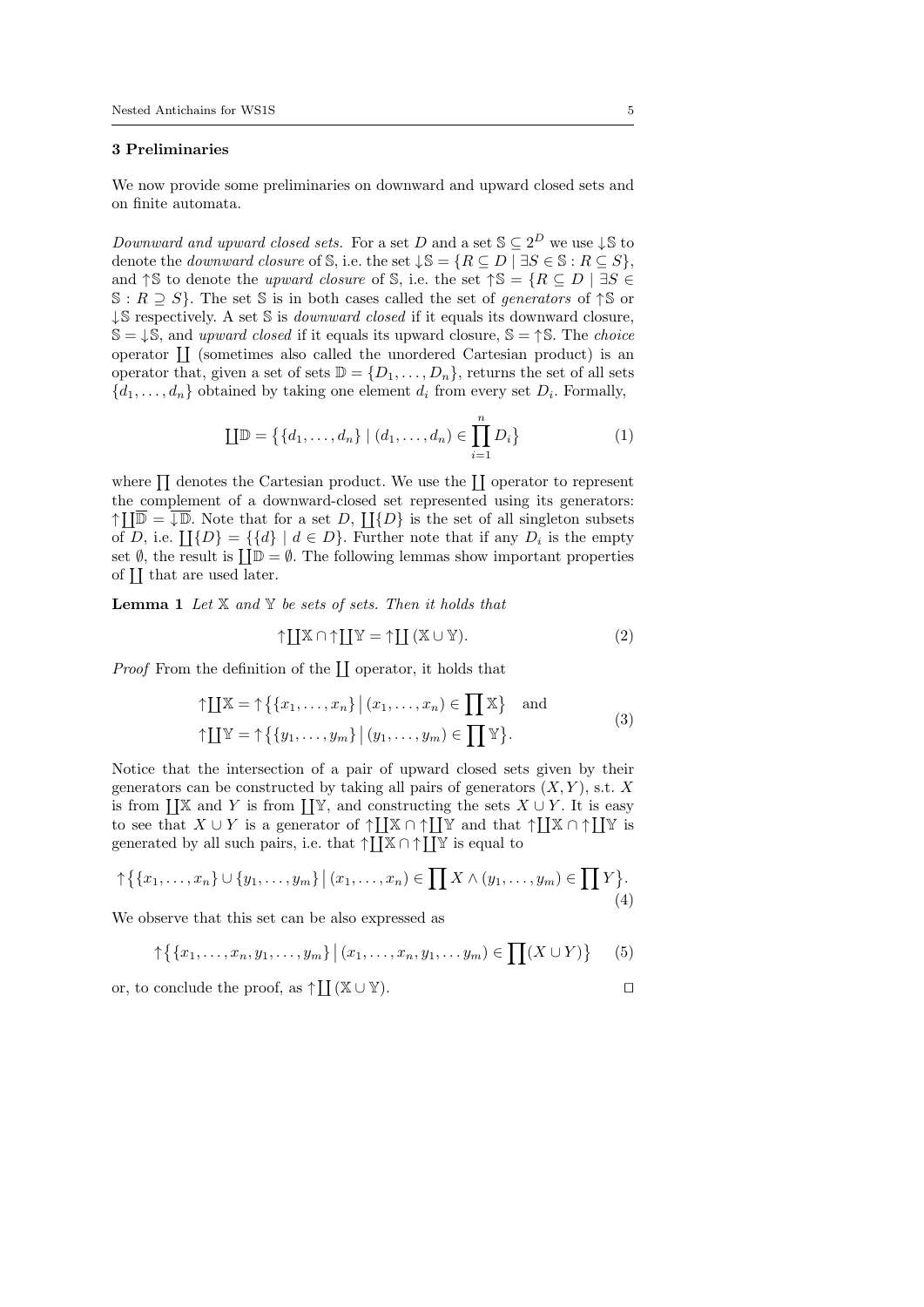**Lemma 2** Let  $\mathbb R$  be a set of sets. Then, it holds that

$$
\uparrow \coprod \mathbb{R} = \bigcap_{R_j \in \mathbb{R}} \uparrow \coprod \{R_j\}.
$$
 (6)

*Proof* Because intersection and union are both associative operations and  $\mathbb{R} =$  $\{R_1, \ldots, R_n\}$ , this lemma is a simple consequence of Lemma [1.](#page-4-1)

Let  $X$  be a set of variables. A *symbol*  $\tau$  over  $X$  is a mapping of all variables in X to either 0 or 1, e.g.  $\tau = \{X_1 \mapsto 0, X_2 \mapsto 1\}$  for  $X = \{X_1, X_2\}$ . An alphabet over X is the set of all symbols over X, denoted as  $\Sigma_{\mathbb{X}}$ . For any X (even empty), we use  $\overline{0}$  to denote the symbol which maps all variables from X to  $0, \overline{0} \in \Sigma_{\mathbb{X}}$ .

Finite automata. A (nondeterministic) finite (word) automaton (abbreviated as FA in the following) over a set of variables X is a quadruple  $\mathcal{A} = (Q, \Delta, I, F)$ where Q is a finite set of states,  $I \subseteq Q$  is a set of *initial* states,  $F \subseteq Q$  is a set of final states, and  $\Delta$  is a set of transitions of the form  $(p, \tau, q)$  where  $p, q \in Q$ and  $\tau \in \Sigma_{\mathbb{X}}$ . We use  $p \stackrel{\tau}{\rightarrow} q \in \Delta$  to denote that  $(p, \tau, q) \in \Delta$ . Note that for an FA A over  $\mathbb{X} = \emptyset$ , A is a unary FA with the alphabet  $\mathcal{Z}_{\mathbb{X}} = {\overline{0}}$ .

A run r of A over a word  $w = \tau_1 \tau_2 \dots \tau_n \in \Sigma_{\mathbb{X}}^*$  from the state  $p \in Q$  to the state  $s \in Q$  is a sequence of states  $r = q_0 q_1 \dots q_n \in Q^+$  such that  $q_0 = p$ ,  $q_n = s$  and for all  $1 \leq i \leq n$  there is a transition  $q_{i-1} \stackrel{\tau_i}{\longrightarrow} q_i$  in  $\Delta$ . If  $s \in F$ , we say that r is an *accepting run*. We write  $p \stackrel{w}{\Longrightarrow} s$  to denote that there exists a run from the state  $p$  to the state  $s$  over the word  $w$ . The *language* accepted by a state q is defined by  $\mathcal{L}_{\mathcal{A}}(q) = \{w \mid q \stackrel{w}{\Longrightarrow} q_f, q_f \in F\}$ , while the language of a set of states  $S \subseteq Q$  is defined as  $\mathcal{L}_{\mathcal{A}}(S) = \bigcup_{q \in S} \mathcal{L}_{\mathcal{A}}(q)$ . When it is clear which FA A we refer to, we only write  $\mathcal{L}(q)$  or  $\mathcal{L}(S)$ . The language of A is defined as  $\mathcal{L}(\mathcal{A}) = \mathcal{L}_{\mathcal{A}}(I)$ . We say that the state q accepts w and that the automaton A accepts w to express  $w \in \mathcal{L}_{\mathcal{A}}(q)$  and  $w \in \mathcal{L}(\mathcal{A})$  respectively. We call a language  $L \subseteq \Sigma_{\mathbb{X}}^*$  universal iff  $L = \Sigma_{\mathbb{X}}^*$ .

For a set of states  $S \subseteq Q$ , we define

$$
post[\Delta,\tau](S) = \bigcup_{s \in S} \{t \mid s \xrightarrow{\tau} t \in \Delta\},
$$

$$
pre[\Delta,\tau](S) = \bigcup_{s \in S} \{t \mid t \xrightarrow{\tau} s \in \Delta\}, \text{ and}
$$

$$
cpre[\Delta,\tau](S) = \{t \mid post[\Delta,\tau](\{t\}) \subseteq S\}.
$$

The *complement* of A is the automaton  $A_{\mathcal{C}} = (2^{\mathcal{Q}}, \Delta_{\mathcal{C}}, \{I\}, \downarrow \{Q \setminus F\})$  where  $\Delta_{\mathcal{C}} = \left\{P \xrightarrow{\tau} post(\Delta,\tau](P) \Big| P \subseteq Q\right\};$  this corresponds to the standard procedure that first determinizes  $\mathcal A$  by the subset construction and then swaps its sets of final and non-final states, and  $\downarrow{Q} \setminus F$  is the set of all subsets of Q that do not contain a final state of  $A$ . The language of  $A_{\mathcal{C}}$  is the complement of the language of A, i.e.,  $\mathcal{L}(\mathcal{A}_{\mathcal{C}}) = \mathcal{L}(\mathcal{A})$ .

For a set of variables  $X$  and a variable X, the projection of X from  $X$ , denoted as  $\pi_{[X]}(\mathbb{X})$ , is the set  $\mathbb{X} \setminus \{X\}$ . For a symbol  $\tau$ , the projection of X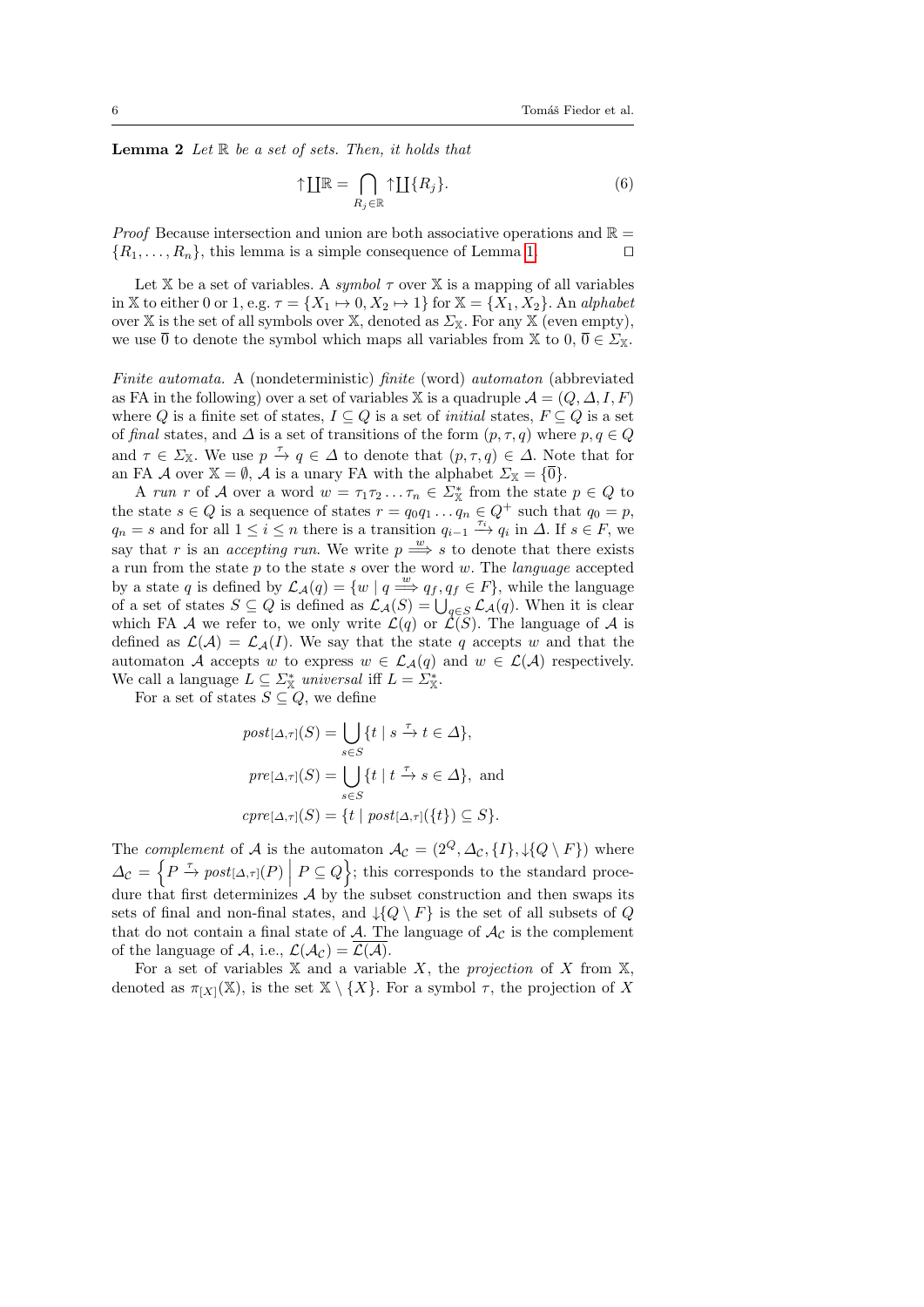from  $\tau$ , denoted  $\pi_{[X]}(\tau)$ , is obtained from  $\tau$  by restricting  $\tau$  to the domain  $\pi_{[X]}(\mathbb{X})$ . For a transition relation  $\Delta$ , the projection of X from  $\Delta$ , denoted as  $\pi_{[X]}(\Delta)$ , is the transition relation  $\left\{p \xrightarrow{\pi_{[X]}(\tau)} q \mid p \xrightarrow{\tau} q \in \Delta\right\}$ .

#### <span id="page-6-0"></span>4 Deciding WS1S with Finite Automata

The classical decision procedure for WS1S [\[26\]](#page-27-1) (as described in Section 3.3 of [\[25\]](#page-27-0)) is based on a logic-automata connection and decides validity (satisfiability) of a WS1S formula  $\varphi(X_1, \ldots, X_n)$  by constructing the FA  $\mathcal{A}_{\varphi}$  over  $\{X_1, \ldots, X_n\}$  which recognizes encodings of exactly the models of  $\varphi$ . The automaton is built in a bottom-up manner, according to the structure of  $\varphi$ , starting with predefined atomic automata for literals and applying a corresponding automata operation for every logical connective and quantifier  $(\wedge, \vee, \neg, \exists)$ . Hence, for every sub-formula  $\psi$  of  $\varphi$ , the procedure will compute the automaton  $\mathcal{A}_{\psi}$  such that  $\mathcal{L}(\mathcal{A}_{\psi})$  represents exactly all models of  $\psi$ , terminating with the result  $\mathcal{A}_{\varphi}$ .

The alphabet of  $\mathcal{A}_{\varphi}$  consists of all symbols over the set  $\mathbb{X} = \{X_1, \ldots, X_n\}$ of free variables of  $\varphi$  (for  $a, b \in \{0,1\}$  and  $\mathbb{X} = \{X_1, X_2\}$ , we use  $\frac{X_1 : a}{X_2 : b}$  to denote the symbol  $\{X_1 \mapsto a, X_2 \mapsto b\}$ . A word w from the language of  $\mathcal{A}_{\varphi}$ is a sequence of these symbols, e.g.  $X_1 : \epsilon \atop X_2 : \epsilon \atop X_2 : \epsilon \atop X_3 : 101, \text{ or } X_1 : 01100$ . We denote the *i*-th symbol of w as  $w[i]$ , for  $i \in \mathbb{N}_0$ . An assignment  $\rho : \mathbb{X} \to 2^{\mathbb{N}_0}$  mapping free variables X of  $\varphi$  to subsets of N<sub>0</sub> is encoded into a word  $w_{\rho}$  of symbols over X in the following way:  $w_{\rho}$  contains 1 in the j-th position of the row for  $X_i$  iff  $j \in X_i$  in  $\rho$ . Formally, for every  $i \in \mathbb{N}_0$  and  $X_j \in \mathbb{X}$ , if  $i \in \rho(X_j)$ , then  $w_{\rho}[i]$  maps  $X_j \mapsto 1$ . On the other hand, if  $i \notin \rho(X_j)$ , then either  $w_{\rho}[i]$ maps  $X_j \mapsto 0$ , or the length of w is smaller than or equal to i. Notice that there exist an infinite number of encodings of  $\rho$ . The shortest one is  $w_\rho^s$  of the length  $n+1$ , where n is the largest number appearing in any of the sets that is assigned to a variable of  $X$  in  $\rho$ , or  $-1$  when all these sets are empty. The rest of the encodings are all those corresponding to  $w_{\rho}^{s}$  extended with an arbitrary number of  $\overline{0}$  symbols appended to its end.

For example,  $\begin{array}{c} X_1: 0, X_1: 00, X_1: 000, X_1: 000...0 \ X_2: 1, X_2: 100, X_2: 100...0 \end{array}$  are all encodings of the assignment  $\rho = \{X_1 \mapsto \emptyset, X_2 \mapsto \{0\}\}\.$  For the soundness of the decision procedure, it is important that  $\mathcal{A}_{\varphi}$  always accepts either all encodings of  $\rho$  or none of them.

The automata  $\mathcal{A}_{\varphi \wedge \psi}$  and  $\mathcal{A}_{\varphi \vee \psi}$  are constructed from  $\mathcal{A}_{\varphi}$  and  $\mathcal{A}_{\psi}$  by standard automata-theoretic union and intersection operations, preceded by the so-called cylindrification which unifies the alphabets of  $\mathcal{A}_{\varphi}$  and  $\mathcal{A}_{\psi}$ . Since these operations, as well as the automata for the atomic formulae, are not the subject of the contribution proposed in this paper, we refer the interested reader to [\[25\]](#page-27-0) for details.

The part of the procedure which is central for this paper is processing negation and existential quantification; we will therefore describe it in detail.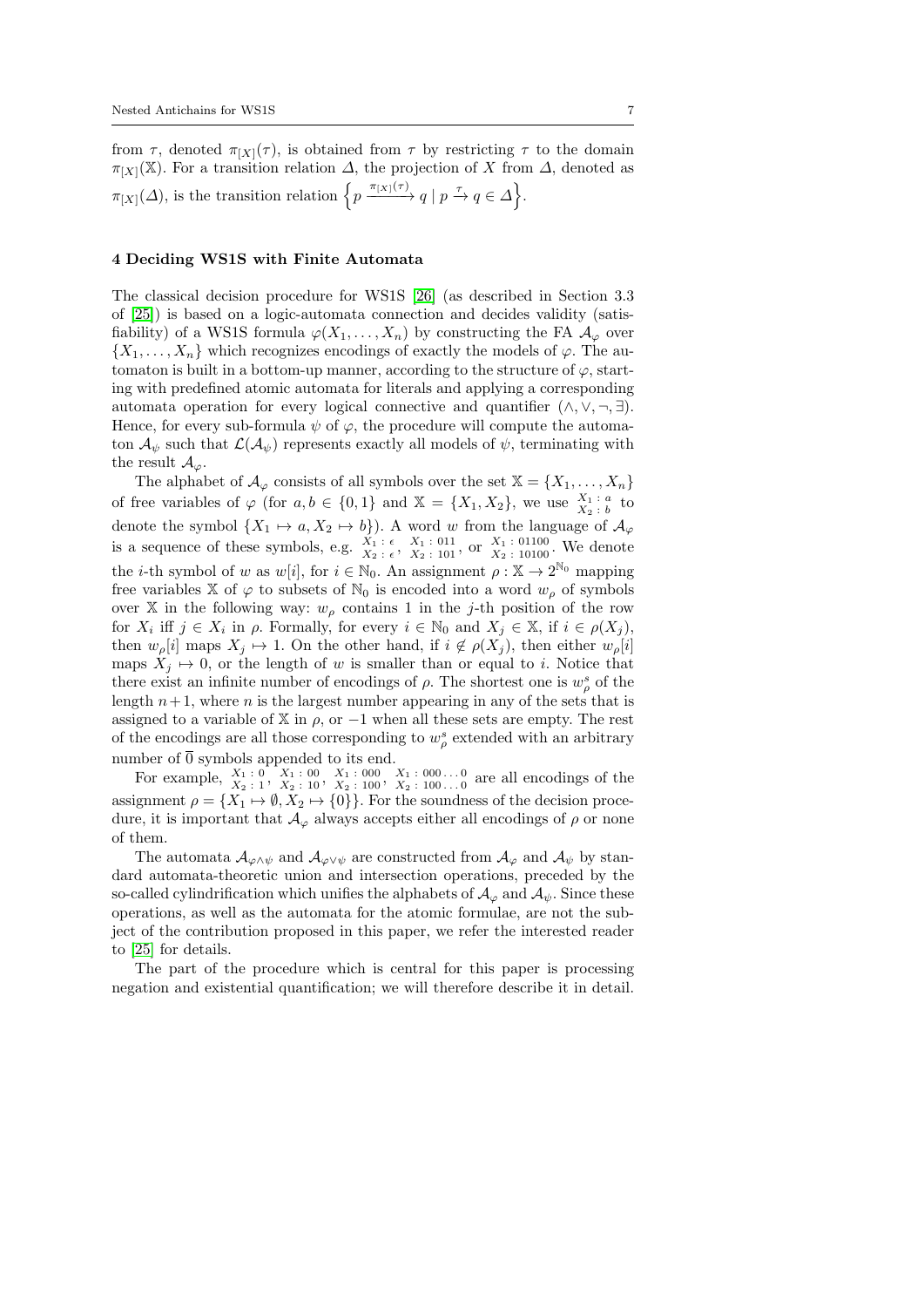The FA  $\mathcal{A}_{\neg\varphi}$  is constructed as the complement of  $\mathcal{A}_{\varphi}$ . Then, all encodings of the assignments that were accepted by  $\mathcal{A}_{\varphi}$  are rejected by  $\mathcal{A}_{\neg \varphi}$  and vice versa. The FA  $\mathcal{A}_{\exists X:\varphi}$  is obtained from the FA  $\mathcal{A}_{\varphi} = (Q, \Delta, I, F)$  by first projecting X from the transition relation  $\Delta$ , yielding the FA  $\mathcal{A}'_{\varphi} = (Q, \pi_{[X]}(\Delta), I, F)$ . However,  $\mathcal{A}'_{\varphi}$  cannot be directly used as  $\mathcal{A}_{\exists X:\varphi}$ . The reason is that  $\mathcal{A}'_{\varphi}$  may now be inconsistent in accepting some encodings of an assignment  $\rho$  while rejecting other encodings of  $\rho$ . For example, suppose that  $\mathcal{A}_{\varphi}$  accepts exactly all words  $\text{starting with }\begin{array}{l} X_1: \text{010}, \ X_2: \text{001}, \ \text{i.e., }\mathcal{L}(\mathcal{A}_\varphi) \ = \ \Big\{ \begin{array}{l} X_1: \text{010}, \ X_1: \text{0100}, \ldots, \ X_2: \text{0010}, \ldots, \ X_2: \text{0010}, \ldots, \end{array} \Big\}. \end{array}$ When computing the FA for  $\exists X_2 : \varphi$ , we remove the  $X_2$  row from all symbols of all words in  $\mathcal{L}(\mathcal{A}_{\varphi})$  and obtain the FA  $\mathcal{A}'_{\varphi}$  that accepts the language  $\mathcal{L}(\mathcal{A}'_{\varphi}) =$  $\{X_1: 010, X_1: 0100, \ldots, X_1: 0100 \ldots 0\}$ , but does not accept the word  $X_1: 01$ that encodes the same assignment (because  $\frac{X_1:01}{X_2:7?} \notin \mathcal{L}(A_{\varphi})$  for any values in the place of '?'s). As a remedy for this situation, we further need to modify  $\mathcal{A}'_{\varphi}$ to also accept the rest of the encodings of  $\rho$ . This is done by enlarging the set of final states of  $\mathcal{A}'_{\varphi}$  to also contain all states that can reach a final state of  $\mathcal{A}'_{\varphi}$ by a sequence of  $\overline{0}$  symbols.

Formally, the automaton  $\mathcal{A}_{\exists X:\varphi} = (Q, \pi_{[X]}(\Delta), I, F^{\sharp})$  is obtained from  $\mathcal{A}'_{\varphi} = (Q, \pi_{[X]}(\Delta), I, F)$  by computing  $F^{\sharp}$  from F using the fixpoint computation  $F^{\sharp} = \mu Z \cdot F \cup pre_{[\pi[x]}(\Delta), \overline{0]}(Z)$ . Intuitively, the least fixpoint denotes the set of states backward-reachable from F following transitions of  $\pi_{[X]}(\Delta)$ labelled by  $\overline{0}$ .

The procedure returns an automaton  $\mathcal{A}_{\varphi}$  that accepts exactly all encodings of the models of  $\varphi$ . This means that the language of  $\mathcal{A}_{\varphi}$  is (i) universal iff  $\varphi$ is valid, (ii) non-universal iff  $\varphi$  is invalid, (iii) empty iff  $\varphi$  is unsatisfiable, and (iv) non-empty iff  $\varphi$  is satisfiable. Notice that in the particular case of ground formulae (i.e. formulae without free variables), the language of  $A_{\varphi}$  is either  $\mathcal{L}(\mathcal{A}_{\varphi}) = {\overline{0}}^*$  in the case  $\varphi$  is valid, or  $\mathcal{L}(\mathcal{A}_{\varphi}) = \emptyset$  in the case  $\varphi$  is invalid.

## <span id="page-7-0"></span>5 Nested Antichain-based Approach for Alternating Quantifiers

We now present our approach for dealing with alternating quantifiers in WS1S formulae. We consider a ground formula  $\varphi$  of the form

<span id="page-7-1"></span>
$$
\varphi = \neg \exists \mathcal{X}_m \neg \dots \neg \exists \mathcal{X}_2 \underbrace{\neg \exists \mathcal{X}_1 : \varphi_0(\mathbb{X})}_{\varphi_1}
$$
\n(7)

where each  $\mathcal{X}_i$  is a set of variables  $\{X_a, \ldots, X_b\}$ ,  $\exists \mathcal{X}_i$  is an abbreviation for a non-empty sequence  $\exists X_a \dots \exists X_b$  of consecutive existential quantifications, and  $\varphi_0$  is an arbitrary formula called the *matrix* of  $\varphi$ . Note that the problem of checking validity or satisfiability of a formula with free variables can be easily reduced to this form.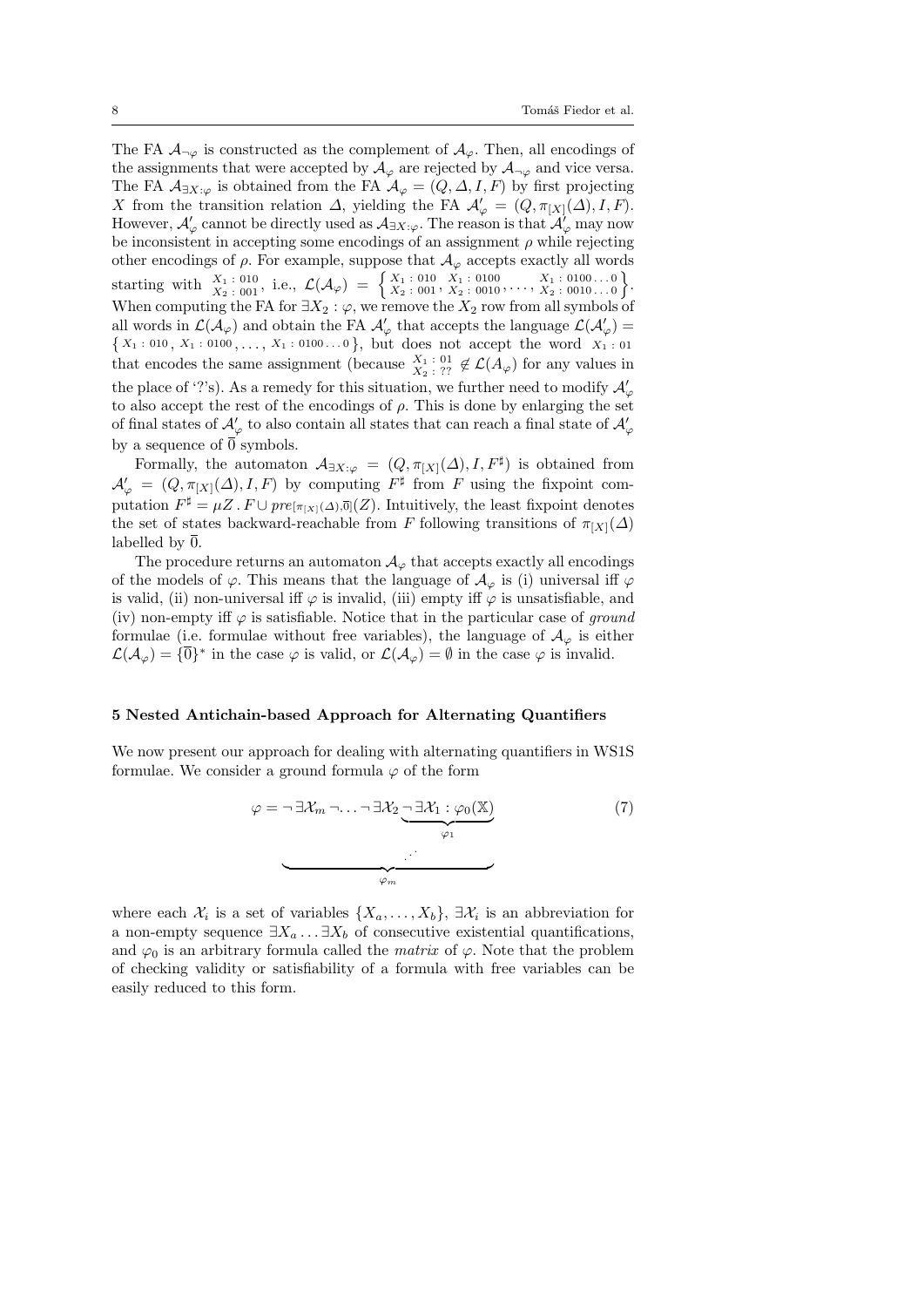The classical procedure presented in Section [4](#page-6-0) computes a sequence of au- $\mathcal{A}_{\varphi_0}, \mathcal{A}_{\varphi_0^\sharp}, \ldots, \mathcal{A}_{\varphi_{m-1}^\sharp}, \mathcal{A}_{\varphi_m} \text{ where for all } 0 \leq i \leq m-1, \, \varphi_i^\sharp = \exists \mathcal{X}_{i+1} : \varphi_i$ and  $\varphi_{i+1} = \neg \varphi_i^{\sharp}$ . The  $\varphi_i$ 's are the subformulae of  $\varphi$  shown in [\(7\)](#page-7-1). Since eliminating existential quantification on the automata level introduces nondeterminism (due to the projection on the transition relation), every  $\mathcal{A}_{\varphi_i^{\sharp}}$  may be nondeterministic. The computation of  $\mathcal{A}_{\varphi_{i+1}}$  then involves subset construction and becomes exponential. The worst case complexity of eliminating the prefix is therefore the tower of exponentials of the height  $m$ . Even though the construction may be optimized, e.g. by minimizing every  $\mathcal{A}_{\varphi_i}$  (which is implemented by Mona), the size of the generated automata can quickly become intractable.

The main idea of our algorithm is inspired by the antichain algorithms [\[13\]](#page-26-10) for testing language universality of an automaton  $A$ . In a nutshell, testing universality of A is testing whether in the complement  $\overline{A}$  of A (which is created by determinization via subset construction, followed by swapping final and non-final states), an initial state can reach a final state. The crucial idea of the antichain algorithms is based on the following: (i) The search can be done on the fly while constructing  $\overline{A}$ . (ii) The sets of states that arise during the search are closed (upward or downward, depending on the variant of the algorithm). (iii) The computation can be done symbolically on the generators of these closed sets. It is enough to keep only the extreme generators of the closed sets (maximal for downward closed, minimal for upward closed). The generators that are not extreme (we say that they are subsumed) can be pruned away, which vastly reduces the search space.

We notice that individual steps of the algorithm for constructing  $A_{\varphi}$  are very similar to testing universality. Automaton  $\mathcal{A}_{\varphi_i}$  arises by subset construction from  $\mathcal{A}_{\varphi_{i-1}^\sharp}$ , and to compute  $\mathcal{A}_{\varphi_i^\sharp}$ , it is necessary to compute the set of final states  $F_i^{\sharp}$ . Those are states backward reachable from the final states of  $\mathcal{A}_{\varphi_i}$ via a subset of transitions of  $\Delta_i$  (those labelled by symbols projected to  $\overline{0}$ by  $\pi_{i+1}$ ). To compute  $F_i^{\sharp}$ , the antichain algorithms could be actually taken off-the-shelf and run with  $\mathcal{A}_{\varphi_{i-1}^{\sharp}}$  in the role of the input  $\mathcal{A}$ ; then,  $\mathcal{A}_{\varphi_i^{\sharp}}$  would be in the role of  $\overline{\mathcal{A}}$ . This approach, however, has the following two problems. First, antichain algorithms do not produce the automaton  $\mathcal{A}$  (here  $\mathcal{A}_{\varphi_i^{\sharp}}$ ), but only a symbolic representation of a set of (backward) reachable states (here of  $F_i^{\sharp}$ ). Since  $\mathcal{A}_{\varphi_i^{\sharp}}$  is the input of the construction of  $\mathcal{A}_{\varphi_{i+1}}$ , the construction of  $\mathcal{A}_{\varphi}$  could not continue. The other problem is that the size of the input  $\mathcal{A}_{\varphi_{i-1}^\sharp}$ of the antichain algorithm is only limited by the tower of exponentials of the height  $i - 1$ , and this might be already far out of reach.

The main contribution of our paper is an algorithm that alleviates the two problems mentioned above. It is based on a novel way of performing not only one, but all the 2m steps of the construction of  $A_{\varphi}$  on the fly. It uses a nested symbolic representation of sets of states and a form of nested subsumption pruning on all levels of their structure. This is achieved by a substantial refinement of the basic ideas of antichain algorithms.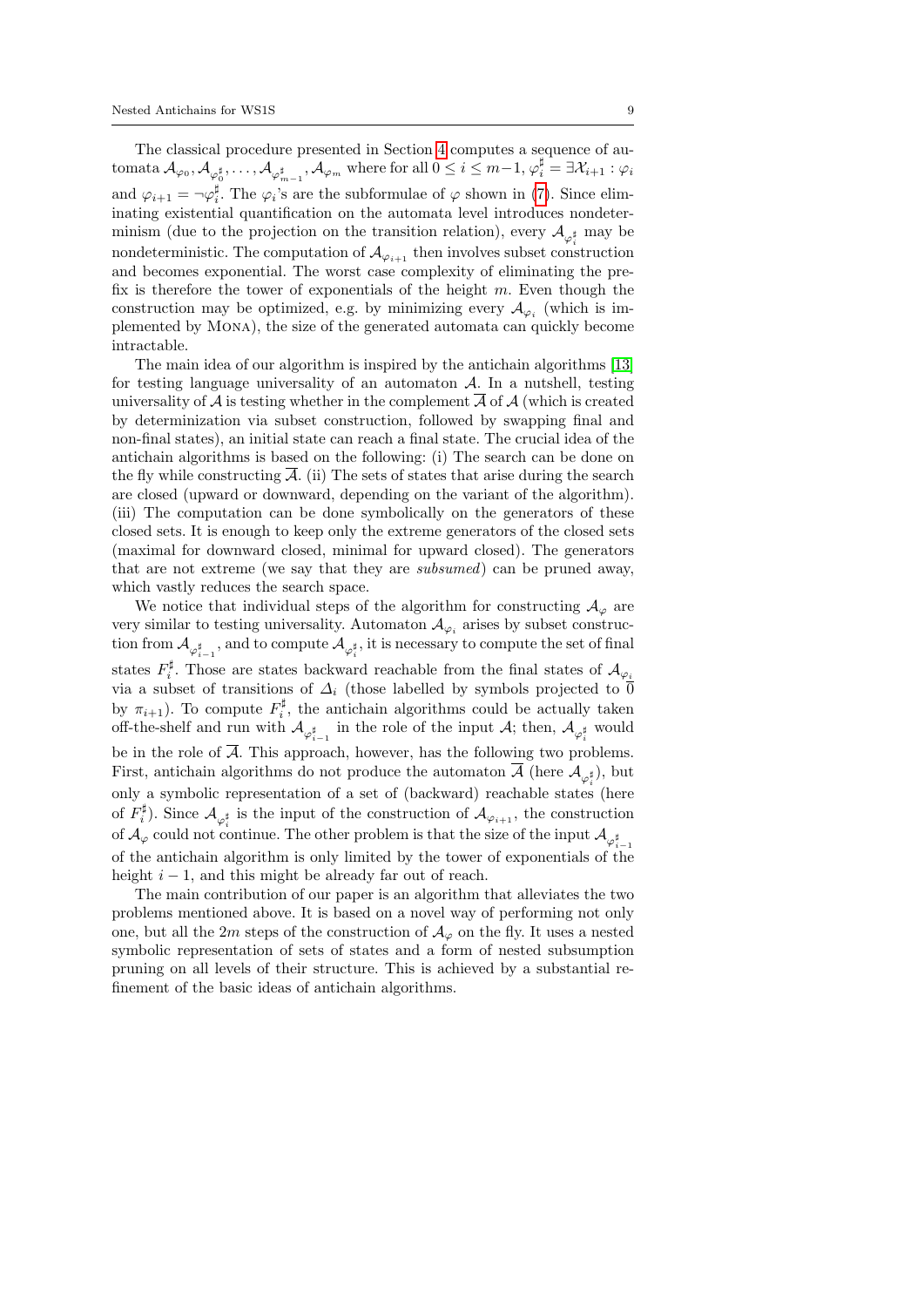<span id="page-9-1"></span>5.1 Structure of the Algorithm

Let us now start explaining the architecture of our on-the-fly algorithm for handling quantifier alternation. Following the construction of automata described in Section [4,](#page-6-0) the structure of the automata from the previous section,  $\mathcal{A}_{\varphi_0}, \mathcal{A}_{\varphi_0^\sharp}, \ldots, \mathcal{A}_{\varphi_{m-1}^\sharp}, \mathcal{A}_{\varphi_m}, \text{ can be described using the following recursive def$ inition. We use  $\pi_i(C)$  for any mathematical object C to denote projection of all variables in  $\mathcal{X}_1 \cup \cdots \cup \mathcal{X}_i$  from C.

Let  $\mathcal{A}_{\varphi_0} = (Q_0, \Delta_0, I_0, F_0)$  be an FA over X. Then, for each  $0 \leq i < m$ , the FAs  $\mathcal{A}_{\varphi_i^{\sharp}}$  and  $\mathcal{A}_{\varphi_{i+1}}$  are over the alphabet  $\pi_{i+1}(\mathbb{X})$  and have from the construction the following structure:

$$
\mathcal{A}_{\varphi_i^{\sharp}} = (Q_i, \Delta_i^{\sharp}, I_i, F_i^{\sharp}) \text{ where } \mathcal{A}_{\varphi_{i+1}} = (Q_{i+1}, \Delta_{i+1}, I_{i+1}, F_{i+1}) \text{ where } \mathcal{A}_{i}^{\sharp} = \pi_{i+1}(\Delta_i) \text{ and } \mathcal{A}_{i+1} = \left\{ R^{\mathcal{I}} \rightarrow post[\Delta_i^{\sharp}, \tau](R) \middle| R \in Q_{i+1} \right\},
$$
\n
$$
F_i^{\sharp} = \mu Z \cdot F_i \cup pre[\Delta_i^{\sharp}, \overline{0}](Z). \qquad Q_{i+1} = 2^{Q_i}, \quad I_{i+1} = \{I_i\}, \text{ and } F_{i+1} = \downarrow Q_i \setminus F_i^{\sharp}.
$$

We recall that  $\mathcal{A}_{\varphi_i^{\sharp}}$  directly corresponds to existential quantification of all variables in  $\mathcal{X}_i$  (cf. Section [4\)](#page-6-0), and  $\mathcal{A}_{\varphi_{i+1}}$  directly corresponds to the complement of  $\mathcal{A}_{\varphi_i^{\sharp}}$  (cf. Section [3\)](#page-4-0).

A crucial observation behind our approach is that, because  $\varphi$  is ground,  $\mathcal{A}_{\varphi}$  is an FA over an empty set of variables, and, therefore,  $\mathcal{L}(\mathcal{A}_{\varphi})$  is either the empty set  $\emptyset$  or the set  $\{\overline{0}\}^*$  (as described in Section [4\)](#page-6-0). Therefore, we need to distinguish between these two cases only. To determine which of them holds, we do not need to explicitly construct the automaton  $\mathcal{A}_{\varphi}$ . Instead, it suffices to check whether  $\mathcal{A}_{\varphi}$  accepts the empty string  $\epsilon$ . This is equivalent to checking existence of a state that is at the same time final and initial, that is

$$
\models \varphi \quad \text{iff} \quad I_m \cap F_m \neq \emptyset. \tag{8}
$$

To compute  $I_m$  from  $I_0$  is straightforward (it equals  $\{\{\ldots\{\{I_0\}\}\ldots\}\}\)$  nested m-times). In the rest of the section, we will describe how to compute  $F_m$  (in the form of its symbolic representation), and how to test whether it intersects with  $I_m$ .

The algorithm takes advantage of the fact that to represent final states, one can use their complement, the set of non-final states. For  $0 \le i \le m$ , we write  $N_i$  and  $N_i^{\sharp}$  to denote the sets of non-final states  $Q_i \setminus F_i$  of  $\mathcal{A}_i$  and  $Q_i \setminus F_i^{\sharp}$  of  $\mathcal{A}_i^{\sharp}$  respectively. The algorithm will then instead of computing the sequence of  $\text{automata } \mathcal{A}_{\varphi_0}, \mathcal{A}_{\varphi_0^\sharp}, \dots, \mathcal{A}_{\varphi_{m-1}^\sharp}, \mathcal{A}_{\varphi_m} \text{ compute the sequence } F_0, F_0^\sharp, N_1, N_1^\sharp, \dots$ up to either  $F_m$  (if m is even) or  $N_m$  (if m is odd), which suffices for testing the validity of  $\varphi$ . The algorithm starts with  $F_0$  and uses the following recursive equations:

<span id="page-9-0"></span>(i) 
$$
F_{i+1} = \downarrow \{N_i^{\sharp}\},
$$
 (ii)  $F_i^{\sharp} = \mu Z \cdot F_i \cup pre[\Delta_i^{\sharp}, \overline{0}](Z),$   
(iii)  $N_{i+1} = \uparrow \coprod \{F_i^{\sharp}\},$  (iv)  $N_i^{\sharp} = \nu Z \cdot N_i \cap \text{cpre}[\Delta_i^{\sharp}, \overline{0}](Z).$  (9)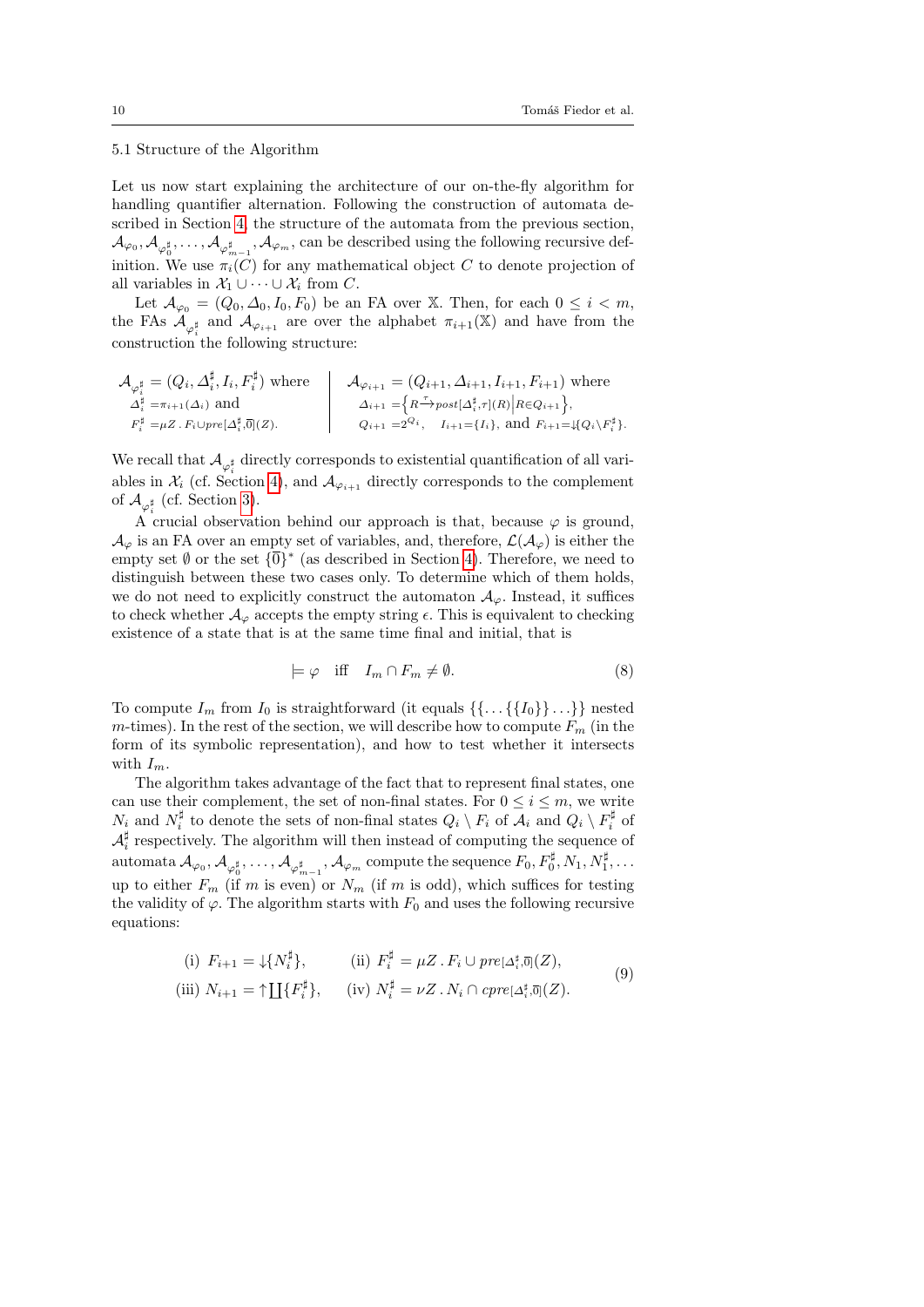Intuitively, (i) and (ii) are directly from the definition of  $\mathcal{A}_i$  and  $\mathcal{A}_i^{\sharp}$ . (iii) is a dual of (i):  $N_{i+1}$  contains all subsets of  $Q_i$  that contain at least one state from  $F_i^{\sharp}$  (cf. the definition of the  $\coprod$  operator). Finally, (iv) is a dual of (ii): in the k-th iteration of the greatest fixpoint computation, the current set of states Z will contain all states that cannot reach an  $F_i$  state over  $\overline{0}$  within k steps. In the next iteration, only those states of Z are kept such that all their  $\overline{0}$ -successors are in Z. Hence, the new value of Z is the set of states that cannot reach  $F_i$  over  $\overline{0}$  in  $k+1$  steps, and the computation stabilises with the set of states that cannot reach  $F_i$  over  $\overline{0}$  in any number of steps.

In the next two sections, we will show that both of the above fixpoint computations can be carried out symbolically on representatives of upward and downward closed sets. Particularly, in Sections [5.2](#page-10-0) and [5.3,](#page-12-0) we show how the fixpoints from (ii) and (iv) can be computed symbolically, using subsets of  $Q_{i-1}$  as representatives (generators) of upward/downward closed subsets of  $Q_i$ . Section [5.4](#page-15-0) explains how the above symbolic fixpoint computations can be carried out using nested terms of depth  $i$  as a symbolic representation of computed states of  $Q_i$ . Section [5.5](#page-19-0) shows how to test emptiness of  $I_m \cap F_m$  on the symbolic terms, and Section [5.6](#page-20-0) describes the subsumption relation used to minimize the symbolic term representation used within computations of (ii) and (iv).

# <span id="page-10-0"></span>5.2 Computing  $N_i^{\sharp}$  on Representatives of  $\uparrow \coprod \mathcal{R}$ -sets

Computing  $N_i^{\sharp}$  at each odd level of the hierarchy of automata is done by computing the greatest fixpoint of the function from Equation [9\(](#page-9-0)iv):

$$
f_{N_i^{\sharp}}(Z) = N_i \cap \operatorname{cpre}[\Delta_i^{\sharp}, \overline{\mathfrak{g}}](Z). \tag{10}
$$

We will show that the whole fixpoint computation from Equation  $9(iv)$  can be carried out symbolically on the representatives of Z due to the following two properties: (a) all intermediate values of Z have the form  $\uparrow \coprod \mathcal{R}$ , where  $\mathcal{R} \subseteq Q_i$ , so the sets  $\mathcal R$  can be used as their symbolic representatives, and (b) *cpre* and ∩ can be computed on such a symbolic representation efficiently.

Let us start with the computation of  $cpre[\Delta_i^{\sharp},\tau](Z)$  where  $\tau \in \pi_{i+1}(\overline{0}),$ assuming that Z is of the form  $Z = \uparrow \coprod \mathcal{R}$ , represented by  $\mathcal{R} = \{R_1, \ldots, R_n\}$ . From Lemma [2,](#page-4-2) we have that a set of symbolic representatives  $\mathcal R$  stands for the intersection of denotations of individual representatives, that is

<span id="page-10-2"></span><span id="page-10-1"></span>
$$
\uparrow \coprod \mathcal{R} = \bigcap_{R_j \in \mathcal{R}} \uparrow \coprod \{R_j\}.
$$
 (11)

The set  $cpre[\Delta_i^{\sharp},\tau](Z)$  can thus be written as the  $cpre\text{-image } cpre[\Delta_i^{\sharp},\tau](\bigcap S)$ of the intersection of the elements of a set  $S = \{\uparrow \coprod \{R_1\}, \ldots, \uparrow \coprod \{R_n\}\}.$ Further, because cpre distributes over ∩, we can compute the cpre-image of an intersection by computing intersection of the cpre-images, i.e.

$$
cpre[\Delta_i^{\sharp}, \tau](\bigcap \mathcal{S}) = \bigcap_{S \in \mathcal{S}} cpre[\Delta_i^{\sharp}, \tau](S). \tag{12}
$$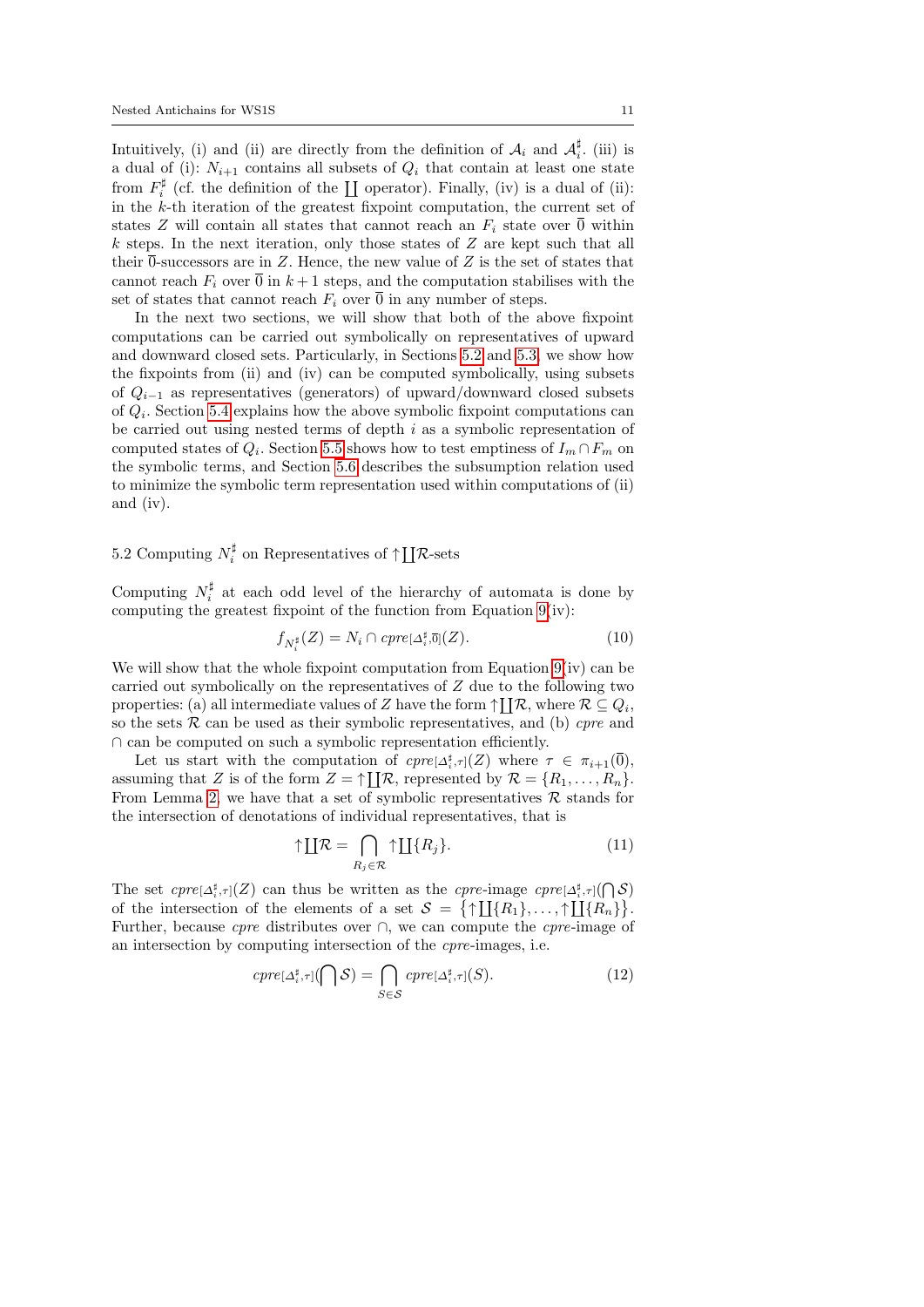By the definition of  $\Delta_i^{\sharp}$  (where  $\Delta_i^{\sharp} = \pi_{i+1}(\Delta_i)$ ), the set  $cpre[\Delta_i^{\sharp}, \tau](S)$  can be computed using the transition relation  $\Delta_i$  for the price of further refining the intersection. In particular,

<span id="page-11-1"></span><span id="page-11-0"></span>
$$
cpre[\Delta_i^{\sharp}, \tau](S) = \bigcap_{\omega \in \pi_{i+1}^{-1}(\tau)} cpre[\Delta_i, \omega](S).
$$
 (13)

Intuitively,  $cpre[\Delta_i^{\sharp},\tau](S)$  contains states from which every transition labelled by any symbol that is projected to  $\tau$  by  $\pi_{i+1}$  has its target in S.

Using [\(12\)](#page-10-1), [\(13\)](#page-11-0), and the fact that  $Z = \bigcap {\{\uparrow \coprod {\{R_j\}} \mid R_j \in \mathcal{R}\}}$ , we obtain

$$
cpre[\Delta_i^{\sharp}, \tau](Z) = \bigcap_{\substack{R_j \in \mathcal{R} \\ \omega \in \pi_{i+1}^{-1}(\tau)}} cpre[\Delta_i, \omega](\uparrow \coprod \{R_j\}).
$$
\n(14)

To compute the individual conjuncts  $c pre[\Delta_i,\omega](\uparrow \coprod \{R_j\})$ , we take advantage of the special form of the operand  $\uparrow \coprod \{R_j\}$  and the fact that  $\Delta_i$  is, by its definition (obtained from determinization via subset construction), monotone w.r.t. ⊇. That is, if  $P \xrightarrow{\omega} P' \in \Delta_i$  for some  $P, P' \in Q_i$ , then for every  $R \supseteq P$ , there is  $R' \supseteq P'$  s.t.  $R \stackrel{\omega}{\rightarrow} R' \in \Delta_i$ . Due to monotonicity, the  $cpre[\Delta_i,\omega]$ -image of an upward closed set is also upward closed (proved below). Moreover, we observe that it can be computed symbolically using pre on elements of its generators. Particularly, for a set  $\uparrow \coprod \{R_j\}$ , we get the following lemma:

<span id="page-11-2"></span>**Lemma 3** Let  $R_j \subseteq Q_{i-1}$  and  $\omega$  be a symbol over  $\pi_i(\mathbb{X})$  for  $i > 0$ . Then

$$
cpre[\Delta_i,\omega](\uparrow \coprod \{R_j\}) = \uparrow \coprod \{pre[\Delta_{i-1}^{\sharp},\omega](R_j)\}.
$$
\n(15)

*Proof* First, we show that the set  $cpre[\Delta_i,\omega](\uparrow \coprod \{R_j\})$  is upward closed. Second, we show that all elements of the set  $\coprod \{ pre[\Delta_{i-1}^{\sharp}, \omega](R_j) \}$  are contained in  $cpre[\Delta_i,\omega](\uparrow \coprod \{R_j\})$ . Finally, we show that for every element T in the set cpre[ $\Delta_i$ ,ω]( $\uparrow \prod\{R_j\}$ ), the set  $\prod\{pre[\Delta_{i=1}^{\sharp},\omega](R_j)\}$  contains a smaller or equal element S.

1. Proving that  $cpre[\Delta_i,\omega](\uparrow \coprod \{R_j\})$  is upward closed: Consider a state  $S \in Q_i$ s.t.  $S \in cpre[\Delta_i, \omega](\uparrow \coprod \{R_j\})$ . From the definition of cpre, it holds that

$$
post[\Delta_i, \omega](\{S\}) \subseteq \uparrow \coprod \{R_j\},\tag{16}
$$

and from the definition of  $\Delta_i$ , it holds that

$$
post[\Delta_i, \omega](\{S\}) = \{post[\Delta_{i-1}^{\sharp}, \omega](S)\}.
$$
\n(17)

For  $T \supset S$ , it clearly holds that

$$
post[\Delta_{i-1}^{\sharp}, \omega](T) \supseteq post[\Delta_{i-1}^{\sharp}, \omega](S)
$$
\n(18)

and, therefore, it also holds that

$$
post[\Delta_i, \omega](\{T\}) = \{post[\Delta_{i-1}^{\sharp}, \omega](T)\} \subseteq \uparrow \coprod \{R_j\}.
$$
 (19)

Therefore,  $T \in \text{cpre}[\Delta_i, \omega](\uparrow \coprod \{R_j\})$  and the set  $\text{cpre}[\Delta_i, \omega](\uparrow \coprod \{R_j\})$  is upward closed.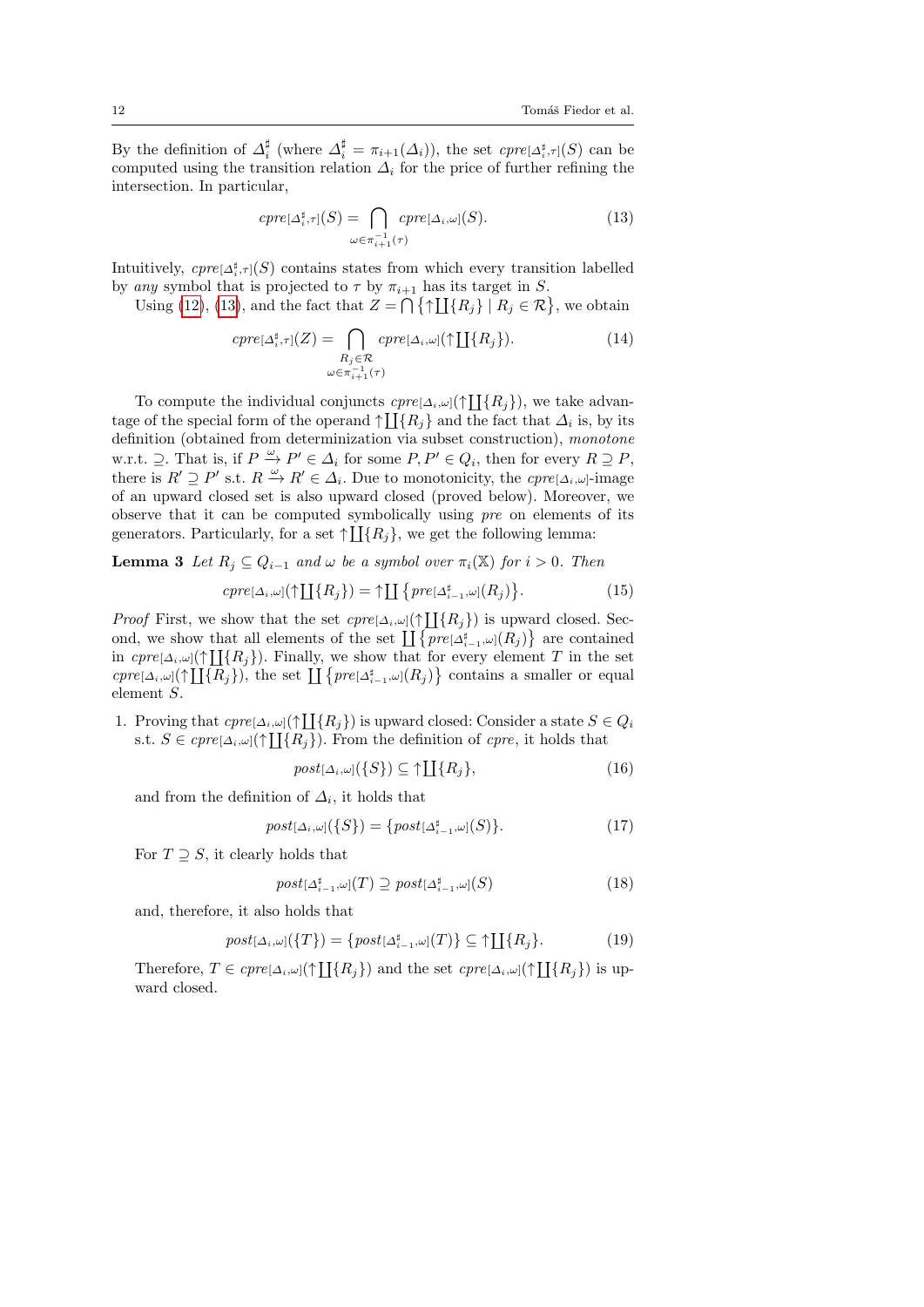- 2. Proving that for all elements  $S \in \coprod \{ pre[\Delta_{i-1}^{\sharp}, \omega](R_j) \}$  it holds that  $S \in$ cpre[ $\Delta_i$ , $\omega$ ]( $\uparrow \prod\{R_j\}$ ): From the properties of  $\prod$ , it holds that  $S = \{s\}$  is a singleton. Because  $s \in pre[\Delta_{i-1}^{\sharp}, \omega](R_j)$ , there is a transition  $s \xrightarrow{\omega} r \in \Delta_{i-1}^{\sharp}$ for some  $r \in R_j$ . Since  $post[\Delta_{i-1}^{\sharp}, \omega](S) \supseteq \{r\}$ , it follows from the definition of  $\Delta_i$  that  $post[\Delta_i, \omega](\{S\}) = \{T\}$  where  $T \supseteq \{r\}$ , and so  $T \in \uparrow \coprod \{R_j\}$  and  $post[\Delta_i, \omega](\{S\}) \subseteq \uparrow \coprod \{R_j\}.$  We use the definition of *cpre* to conclude that  $S \in \mathit{cpre}[\Delta_i, \omega] (\uparrow \coprod \{R_j\}).$
- 3. Proving that for every  $T \in cpre[\Delta_i,\omega](\uparrow \coprod \{R_j\})$  there exists some element  $S \in \coprod \{ pre[\Delta_{i-1}^{\sharp}, \omega](R_j) \}$  such that  $S \subseteq T$ : From  $T \in cpre[\Delta_i, \omega](\uparrow \coprod \{R_j\})$ and the definition of  $\Delta_i$ , we have that

$$
post[\Delta_i, \omega](\{T\}) = \{P\} \subseteq \uparrow \coprod \{R_j\} \tag{20}
$$

for P s.t.  $post[\Delta_{i-1}^{\sharp}, \omega](T) = P$ . Since  $P \in \uparrow \coprod \{R_j\}$ , there exist  $r \in R_j \cap P$ and  $t \in T$  s.t.  $t \stackrel{\omega}{\to} r \in \Delta_{i-1}^{\sharp}$ . Because  $t \in pre[\Delta_{i-1}^{\sharp}, \omega](\lbrace r \rbrace)$ , we choose  $S = \{t\}$  and we are done.

Intuitively, the sets with *post*-images above a singleton  $\{p\} \in \{\{p\} \mid p \in \mathbb{R}\}$  $R_j$  =  $\uparrow \coprod \{R_j\}$  in the ordering  $\subseteq$  are those that contain at least one state  $q \in Q_{i-1}$  s.t.  $q \xrightarrow{\omega} p \in \Delta_{i-1}^{\sharp}$ . Combining [\(14\)](#page-11-1) and Lemma [3](#page-11-2) yields

<span id="page-12-2"></span><span id="page-12-1"></span>
$$
cpre[\Delta_i^{\sharp}, \tau](Z) = \bigcap_{\substack{R_j \in \mathcal{R} \\ \omega \in \pi_{i+1}^{-1}(\tau)}} \uparrow \coprod \{ pre[\Delta_{i-1}^{\sharp}, \omega](R_j) \}.
$$
 (21)

By applying Lemma [2,](#page-4-2) we get the final formula for  $cpre[\Delta_i^{\sharp}, \tau](Z)$ :

$$
cpre[\Delta_i^{\sharp}, \tau](Z=\uparrow \coprod \mathcal{R}) = \uparrow \coprod \left\{ pre[\Delta_{i-1}^{\sharp}, \omega](R_j) \mid \omega \in \pi_{i+1}^{-1}(\tau), R_j \in \mathcal{R} \right\}. (22)
$$

In order to compute  $f_{N_i^{\sharp}}(Z)$ , it remains to intersect  $cpre[\Delta_i^{\sharp},\overline{0}](Z)$ , computed us-ing [\(22\)](#page-12-1), with  $N_i$ . By Equation [9\(](#page-9-0)iii),  $N_i$  equals  $\uparrow \coprod \{F_{i-1}^{\sharp}\}\,$  and, by Lemma [2,](#page-4-2) the intersection can be done symbolically as

$$
f_{N_i^{\sharp}}(Z) = \uparrow \coprod \left( \{ F_{i-1}^{\sharp} \} \cup \{ pre[\Delta_{i-1}^{\sharp}, \omega] (R_j) \mid \omega \in \pi_{i+1}^{-1}(\overline{0}), R_j \in \mathcal{R} \} \right). \tag{23}
$$

Finally, note that a symbolic application of  $f_{N^{\sharp}_{i}}$  to  $Z = \uparrow \coprod \mathcal{R}$  represented as the set R reduces to computing pre-images of the elements of R, which are then put next to each other, together with  $F_{i-1}^{\sharp}$ . The computation starts from  $N_i = \uparrow \coprod \{F_{i-1}^{\sharp}\},$  represented by  $\{F_{i-1}^{\sharp}\},$  and each of its steps, implemented by [\(23\)](#page-12-2), preserves the form of sets  $\uparrow$  [[R, represented by R.

# <span id="page-12-0"></span>5.3 Computing  $F_i^{\sharp}$  on Representatives of  $\downarrow \mathcal{R}$ -sets

Similarly as in the previous section, computation of  $F_i^{\sharp}$  at each even level of the automata hierarchy is done by computing the least fixpoint of the function

$$
f_{F_i^{\sharp}}(Z) = F_i \cup pre[\Delta_i^{\sharp}, \overline{0}](Z). \tag{24}
$$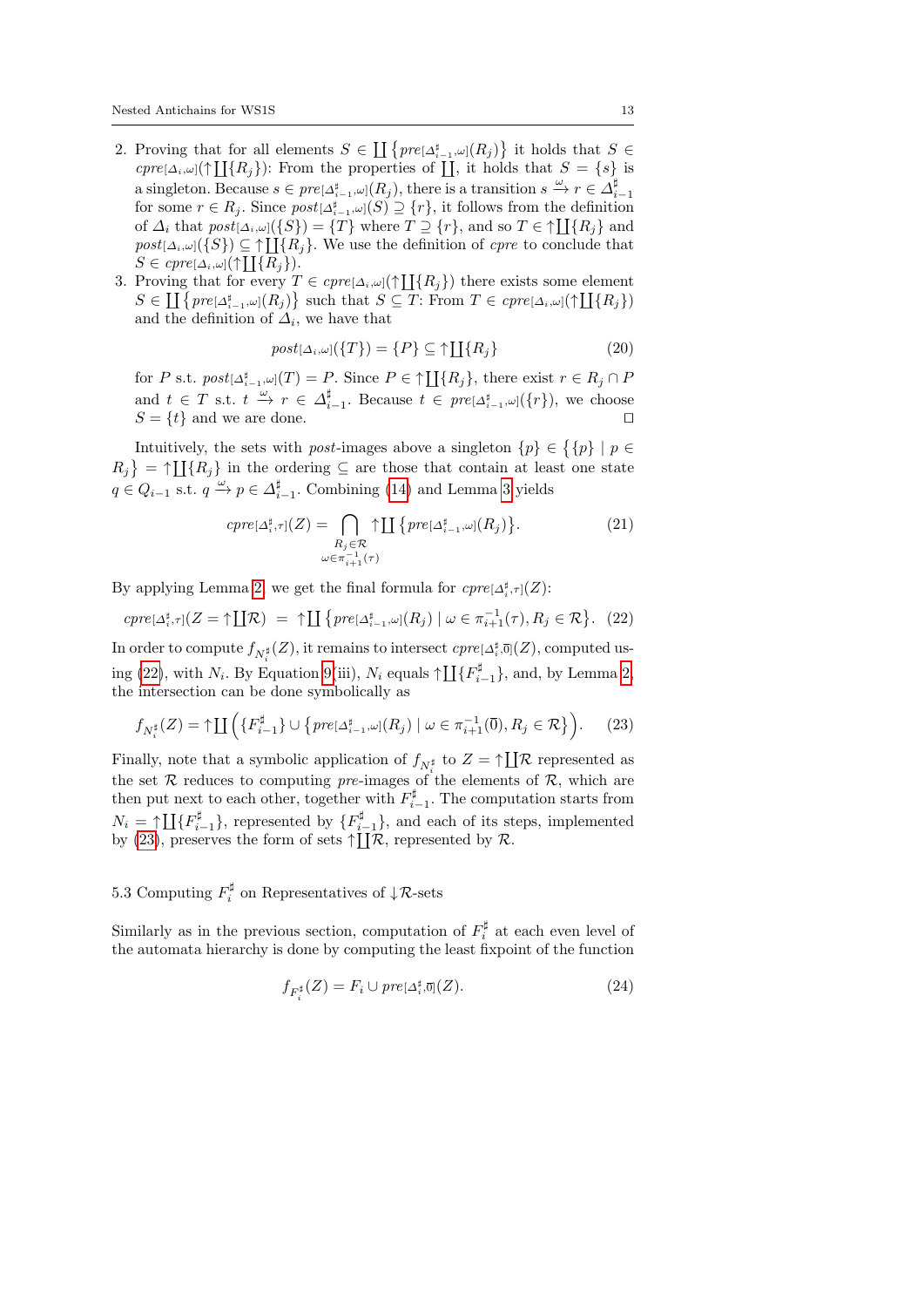We will show that the whole fixpoint computation from Equation  $9(ii)$  can be again carried out symbolically due to the following two properties: (a) all intermediate values of Z are of the form  $\downarrow \mathcal{R}, \mathcal{R} \subseteq Q_i$ , meaning that the sets R can be used as their symbolic representatives, and (b) pre and  $\cup$  can be computed efficiently on such a symbolic representation. The computation is a simpler analogy of the one in Section [5.2.](#page-10-0)

We start with the computation of  $pre[\Delta_i^{\sharp}, \tau](Z)$  where  $\tau \in \pi_{i+1}(\mathbb{X})$ , assuming that Z is of the form  $\downarrow \mathcal{R}$ , represented by  $\mathcal{R} = \{R_1, \ldots, R_n\}$ . A simple analogy to [\(11\)](#page-10-2) and [\(12\)](#page-10-1) of Section [5.2](#page-10-0) is that the union of downward closed sets is a downward closed set generated by the union of their generators, i.e.

<span id="page-13-4"></span><span id="page-13-0"></span>
$$
\downarrow \mathcal{R} = \bigcup_{R_j \in \mathcal{R}} \downarrow \{R_j\} \tag{25}
$$

and that pre distributes over union, i.e.

$$
pre[\Delta_i^{\sharp}, \tau](\downarrow \mathcal{R}) = \bigcup_{R_j \in \mathcal{R}} pre[\Delta_i^{\sharp}, \tau](\downarrow \{R_j\}).
$$
\n(26)

An analogy of [\(13\)](#page-11-0) holds too:

<span id="page-13-2"></span><span id="page-13-1"></span>
$$
pre[\Delta_i^{\sharp}, \tau](S) = \bigcup_{\omega \in \pi_{i+1}^{-1}(\tau)} pre[\Delta_{i}, \omega](S).
$$
 (27)

Intuitively,  $pre[\Delta_i^{\sharp}, \tau](S)$  contains states from which at least one transition labelled by any symbol that is projected to  $\tau$  by  $\pi_{i+1}$  leaves with the target in S. Using [\(26\)](#page-13-0), [\(27\)](#page-13-1), and the fact that  $Z = \bigcup \{ \downarrow \{R_j\} \mid R_j \in \mathcal{R} \},\$  we obtain

$$
pre[\Delta_i^{\sharp}, \tau](Z) = \bigcup_{\substack{R_j \in \mathcal{R} \\ \omega \in \pi_{i+1}^{-1}(\tau)}} pre[\Delta_i, \omega](\downarrow \{R_j\}).
$$
\n(28)

To compute the individual disjuncts  $pre[\Delta_i,\omega](\downarrow \{R_i\})$ , we take advantage of the fact that every  $\downarrow$ { $R_j$ } is downward closed, and that  $\Delta_i$  is, by its definition (determinization by subset construction), monotone w.r.t.  $\subseteq$ . That is, if  $P \stackrel{\omega}{\rightarrow}$  $P' \in \Delta_i$  for some  $P, P' \in Q_i$ , then for every  $R \subseteq P$ , there is  $R' \subseteq P'$ s.t.  $R \stackrel{\omega}{\rightarrow} R' \in \Delta_i$ . Due to monotonicity, the  $pre[\Delta_i,\omega]$ -image of a downward closed set is downward closed (proved below). Moreover, we observe that it can be computed symbolically using cpre on elements of its generators. In particular, for a set  $\{R_i\}$ , we get the following lemma, which is a dual of Lemma [3:](#page-11-2)

<span id="page-13-3"></span>**Lemma 4** Let  $R_j \subseteq Q_{i-1}$  and  $\omega$  be a symbol over  $\pi_i(\mathbb{X})$  for  $i > 0$ . Then

$$
pre[\Delta_i, \omega](\downarrow \{R_j\}) = \downarrow \{cpre[\Delta_{i-1}^{\sharp}, \omega](R_j)\}.
$$
\n(29)

*Proof* First, we show that  $pre[\Delta_i,\omega](\downarrow{R_i})$  is downward closed. Second, we show that  $S = \text{cpre}[\Delta_{i-1}^{\sharp}, \omega](R_j)$  is in  $\text{pre}[\Delta_i, \omega](\downarrow{R_j})$ . Finally, we show that every element T in  $pre[\Delta_i,\omega](\sqrt{k_i})$  is smaller than or equal to S.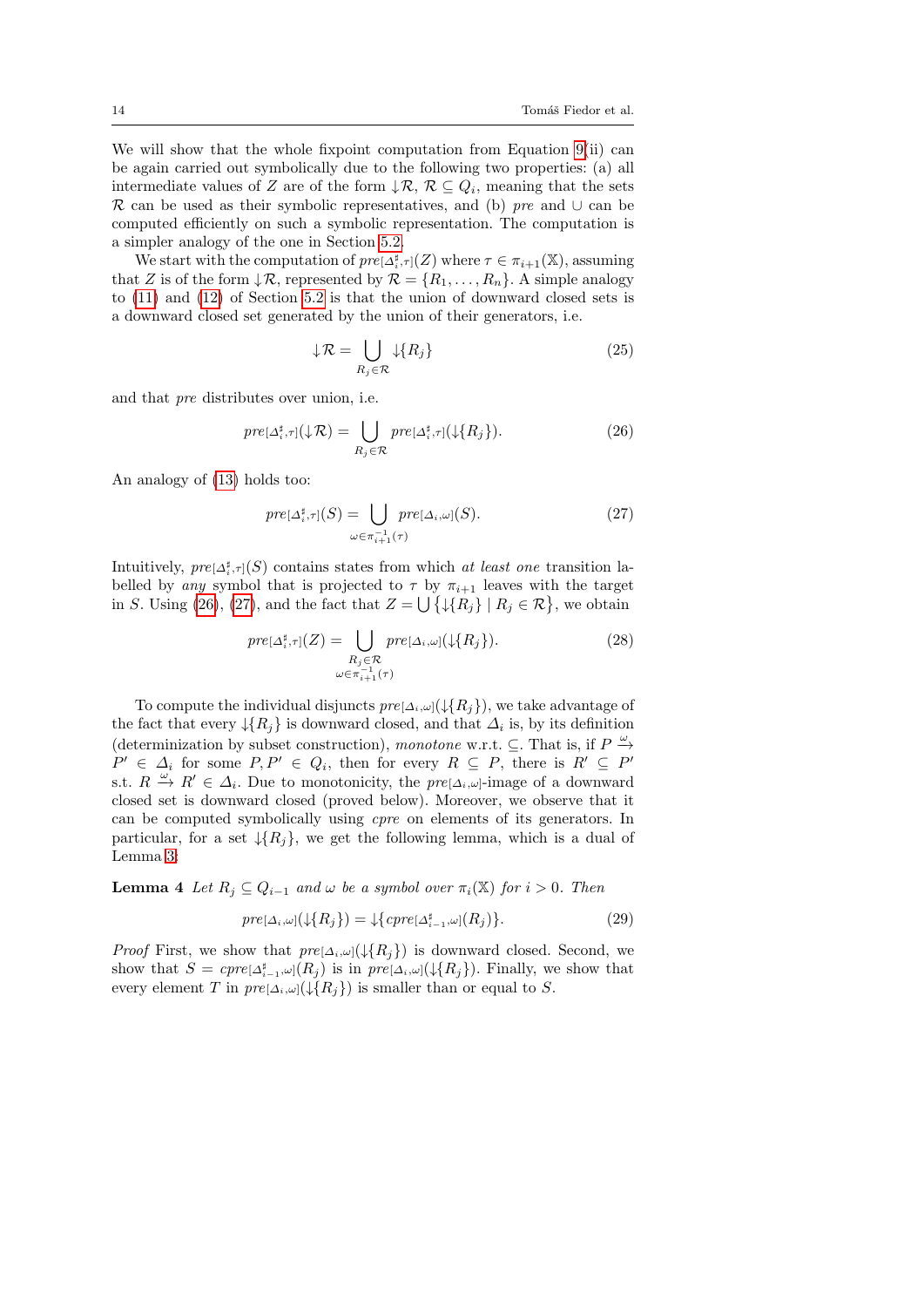1. Proving that  $pre[\Delta_i,\omega](\downarrow{R_j})$  is downward closed: Consider a state  $S' \in Q_i$ s.t.  $S' \in pre[\Delta_i, \omega] (\downarrow \{R_j\})$ . From the definitions of pre and  $\Delta_i$ , it holds that

$$
post[\Delta_i, \omega]({S'}]) = \{post[\Delta_{i-1}^{\sharp}, \omega]({S'})\} \subseteq \downarrow \{R_j\},
$$
\n(30)

(note that  $\Delta_i$  is deterministic) and, therefore,  $post[\Delta_{i-1}^{\sharp}, \omega](S') \in \mathcal{L}{R_j}.$ For  $T \subseteq S'$ , it clearly holds that

$$
post[\Delta_{i-1}^{\sharp},\omega](T) \subseteq post[\Delta_{i-1}^{\sharp},\omega](S') \tag{31}
$$

and so it also holds that

$$
post[\Delta_i, \omega](\{T\}) = \{post[\Delta_{i-1}^{\sharp}, \omega](T)\} \subseteq \downarrow \{R_j\}.
$$
 (32)

Therefore,  $T \in pre[\Delta_i, \omega] (\downarrow {R_i})$  and  $pre[\Delta_i, \omega] (\downarrow {R_i})$  is downward closed.

2. Proving that  $S = \text{cpre}[\Delta_{i-1}^{\sharp}, \omega](R_j) \in \text{pre}[\Delta_i, \omega](\downarrow{R_j})$ : From the definition of cpre, it holds that

$$
post[\Delta_{i-1}^{\sharp}, \omega](S) = S' \subseteq R_j.
$$
\n(33)

Further, from the definition of  $\Delta_i$ , it holds that  $S \stackrel{\omega}{\to} S' \in \Delta_i$  and, therefore,  $S \in pre[\Delta_i, \omega] (\downarrow {R_j}).$ 

3. Proving that for every  $T \in pre[\Delta_i,\omega](\downarrow {R_j})$  it holds that  $T \subseteq S$ : From  $T \in$  $pre[\Delta_i,\omega](\downarrow \{R_j\}),$  we have that  $T \stackrel{\omega}{\rightarrow} P \in \Delta_i$  for  $P \subseteq R_j$ , and, from the definition of  $\Delta_i$ , we have that  $P = post[\Delta_{i-1}^{\sharp}, \omega](T)$ . From  $P = post[\Delta_{i-1}^{\sharp}, \omega](T)$ and the definition of *cpre*, it is easy to see that  $T \subseteq \text{cpre}[\Delta_{i-1}^{\sharp}, \omega](P)$ , and, moreover,

$$
P \subseteq R_j \quad \implies \quad \text{cpre}[\Delta_{i-1}^{\sharp}, \omega](P) \subseteq \text{cpre}[\Delta_{i-1}^{\sharp}, \omega](R_j). \tag{34}
$$

Therefore, we can conclude that  $T \subseteq \text{cpre}[\Delta_{i-1}^{\sharp}, \omega](R_j) = S.$ 

Intuitively, the sets with the *post*-images below  $R_i$  in the ordering  $\subseteq$  are those that do not have an outgoing transition leading outside  $R_j$ . The largest such a set is  $cpre[\Delta_{i=1}^{\sharp},\omega](R_j)$ . Combining [\(28\)](#page-13-2) with Lemma [4](#page-13-3) yields

<span id="page-14-0"></span>
$$
pre[\Delta_i^{\sharp}, \tau](Z) = \bigcup_{\substack{R_j \in \mathcal{R} \\ \omega \in \pi_{i+1}^{-1}(\tau)}} \downarrow \{cpre[\Delta_{i-1}^{\sharp}, \omega](R_j)\}.
$$
\n(35)

Using [\(25\)](#page-13-4), we get the final formula for  $pre[\Delta_i^{\sharp}, \tau](Z)$ :

$$
pre[\Delta_i^{\sharp}, \tau](Z = \downarrow \mathcal{R}) = \downarrow \{ \text{cpre}[\Delta_{i-1}^{\sharp}, \omega](R_j) \mid \omega \in \pi_{i+1}^{-1}(\tau), R_j \in \mathcal{R} \}. \tag{36}
$$

To compute  $f_{F_i^{\sharp}}(Z)$ , it remains to unite  $pre[\Delta_i^{\sharp},\overline{0}](Z)$ , computed using [\(36\)](#page-14-0), with  $F_i$ . From Equation [9\(](#page-9-0)i),  $F_i$  equals  $\downarrow \{N_{i-1}^{\sharp}\}\,$ , so the union can be done symbolically as

<span id="page-14-1"></span>
$$
f_{F_i^{\sharp}}(Z) = \downarrow \left( \{ N_{i-1}^{\sharp} \} \cup \{ \text{cpre}[\Delta_{i-1}^{\sharp}, \omega] \left( R_j \right) \mid \omega \in \pi_{i+1}^{-1}(\overline{0}), R_j \in \mathcal{R} \} \right). \tag{37}
$$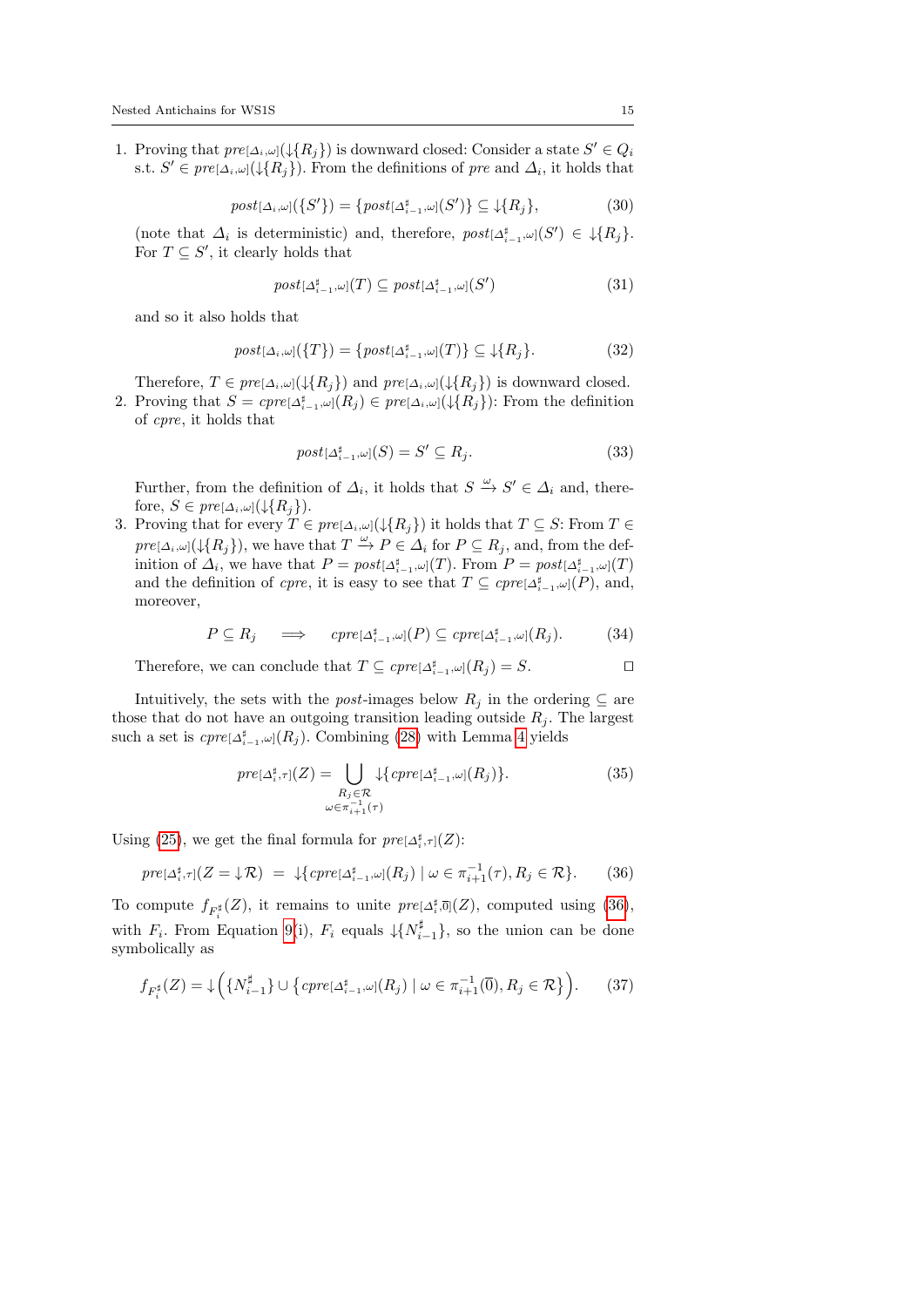Therefore, a symbolic application of  $f_{F_i^{\sharp}}$  to  $Z = \downarrow \mathcal{R}$  represented by the set  $\mathcal{R}$ reduces to computing *cpre*-images of elements of  $\mathcal{R}$ , which are put next to each other, together with  $N_{i-1}^{\sharp}$ . The computation starts from  $F_i = \downarrow \lbrace N_{i-1}^{\sharp} \rbrace$ , represented by  $\{N_{i-1}^{\sharp}\}\$ , and each of its steps, implemented by [\(37\)](#page-14-1), preserves the form of sets  $\downarrow \mathcal{R}$ , which are represented by  $\mathcal{R}$ .

# <span id="page-15-0"></span>5.4 Computation of  $F_i^{\sharp}$  and  $N_i^{\sharp}$  on Symbolic Terms

Sections [5.2](#page-10-0) and [5.3](#page-12-0) show how sets of states arising within the fixpoint computations from Equations  $9(ii)$  and  $9(iv)$  can be represented symbolically using representatives that are sets of states of the lower level. The sets of states of the lower level will be again represented symbolically. When computing the fixpoint of level  $i$ , we will work with a nested symbolic representation of states of depth *i*. Particularly, sets of states of  $Q_k$ , for  $0 \leq k \leq i$ , are represented by terms of level k where a term of level 0 is a subset of  $Q_0$ , a term of level  $2j+1$ , for  $j \geq 0$ , is of the form  $\uparrow \coprod \{t_1, \ldots, t_n\}$  where  $t_1, \ldots, t_n$  are terms of level  $2j$ , and a term of level 2j, for  $j > 0$ , is of the form  $\{t_1, \ldots, t_n\}$  where  $t_1, \ldots, t_n$ are terms of level  $2j - 1$ .

The computation of *cpre* and  $f_{N^{\sharp}_{2j+1}}$  on a term of level  $2j+1$  and computation of *pre* and  $f_{F_{2j}^{\sharp}}$  on a term of level 2*j* then becomes a recursive procedure that descends via the structure of the terms and produces again a term of level  $2j + 1$  or  $2j$  respectively. In the case of *cpre* and  $f_{N^{\sharp}_{2j+1}}$  called on a term of level  $2j + 1$ , Equation [\(22\)](#page-12-1) reduces the computation to a computation of pre on its sub-terms of level  $2j$ , which is again reduced by  $(36)$  to a computation of cpre on terms of level  $2j - 1$ , and so on until the bottom level where the algorithm computes pre on the terms of level 0 (subsets of  $Q_0$ ). The case of *pre* and  $f_{F_{2j}^{\sharp}}$  called on a term of level  $2j$  is symmetrical.

<span id="page-15-1"></span>Example 1 We will demonstrate the run of our algorithm on the following example formula:

ϕ ≡ ¬∃X¬∃Y ¬∃Z : X < Y ∧ Y < Z | {z } ϕ<sup>0</sup> | {z } ϕ ] 0 | {z } ϕ<sup>1</sup> . . . | {z } ϕ<sup>3</sup>

Note that we extend the minimal syntax introduced in Section [2](#page-3-0) with two additional atomic predicates and one additional logical connective (added to easily obtain automata suitable for the demonstration of our algorithm). The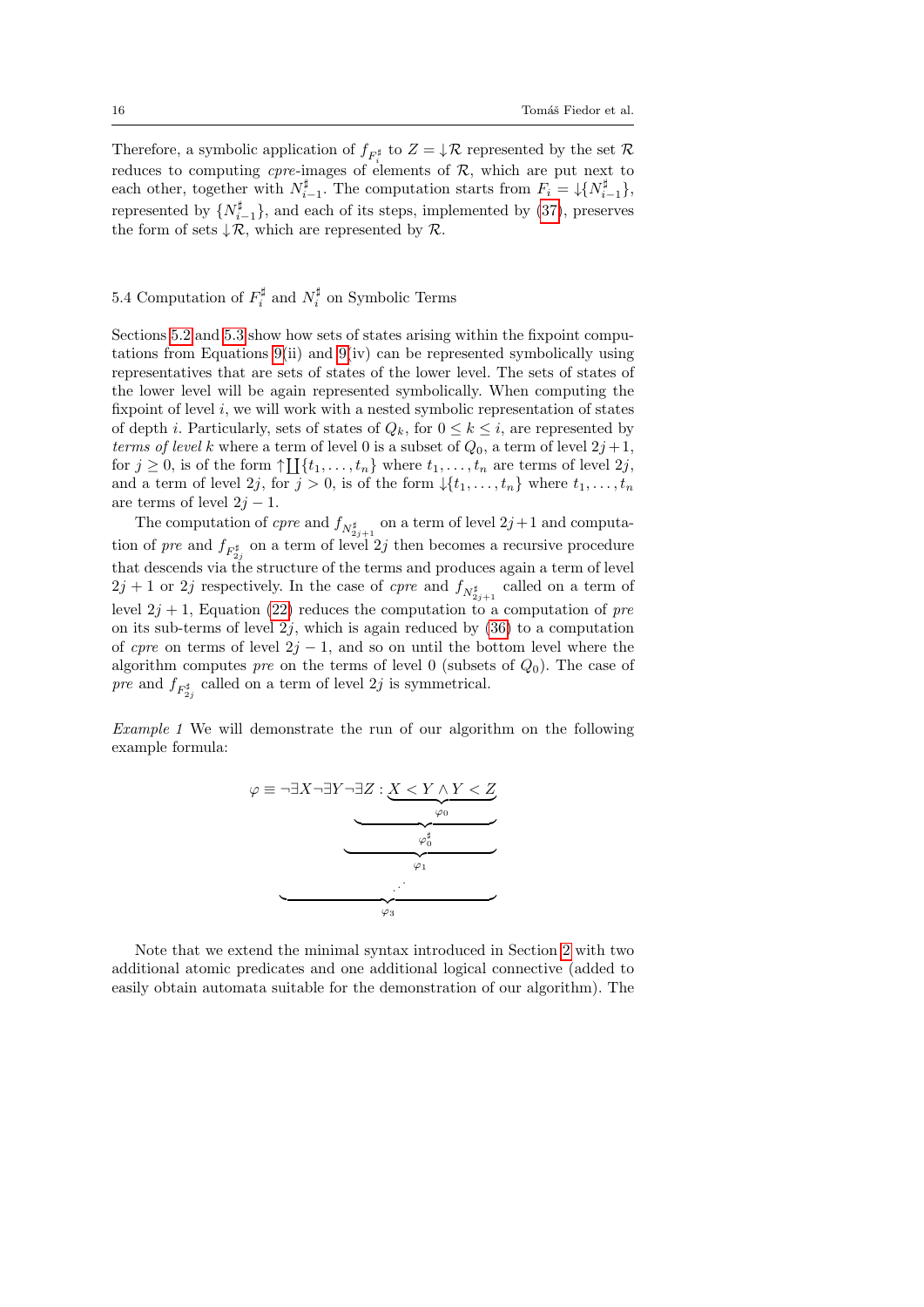

<span id="page-16-0"></span>**Fig. 1** Atomic automata  $A_{X\leq Y}$  and  $A_{Y\leq Z}$ 



<span id="page-16-1"></span>Fig. 2 Automaton  $\mathcal{A}_0$  for the formula  $\varphi_0 \equiv X < Y \wedge Y < Z$ 

semantics of the atomic formula  $X \leq Y$  is defined as

$$
X \lt Y \equiv \begin{pmatrix} \exists x \in X : \forall y \in Y : \exists W : \\ (\exists u \in W : y = u + 1) \land \\ (\forall w \in W : (\exists w' \in W : w = w' + 1) \lor w = x) \end{pmatrix}
$$
\n
$$
\land \exists y' \in Y : true,
$$
\n(38)

where we use first-order variable quantification in the standard meaning. Informally,  $X \leq Y$  denotes that both X and Y are non-empty and that the least element of  $X$  is strictly smaller than every element of  $Y$ .

We build the base automaton  $\mathcal{A}_{\varphi_0}$  corresponding to the base formula  $\varphi_0 \equiv X \langle Y \wedge Y \langle Z \rangle$  by (i) cylindrification of the atomic automata  $\mathcal{A}_{X \langle Y \rangle}$ and  $A_{Y depicted in Figures [1\(](#page-16-0)a) and 1(b), respectively, and by (ii) con$ structing the intersection automaton  $\mathcal{A}_0 = \mathcal{A}_{X\leq Y} \cap \mathcal{A}_{Y\leq Z}$ . The minimal nondeterministic automaton  $\mathcal{A}_0$  is depicted in Figure [2.](#page-16-1) The symbol ? denotes that the value on the given track can contain both 0 or 1.

Recall that our method decides validity of  $\varphi$  by computing symbolically the sequence of sets  $F_0^{\sharp}, N_1, N_1^{\sharp}, F_2, F_2^{\sharp}, N_3$ , corresponding to the sequence of automata  $\mathcal{A}_{\varphi_0^{\sharp}}, \mathcal{A}_{\varphi_1}, \mathcal{A}_{\varphi_2^{\sharp}}, \mathcal{A}_{\varphi_2}, \mathcal{A}_{\varphi_3}$ , with each of the sets represented using a symbolic term, and then finally checks whether  $I_3 \cap N_3 \neq \emptyset$ .

Let us show how the sequence is computed. Once we have constructed the base automaton, we first process the existential quantification of the variable Z, i.e. the subformula  $\varphi_0^{\sharp} \equiv \exists Z : \varphi_0$ . The first set in the sequence,  $F_0^{\sharp}$ , is obtained using a fixpoint computation given by Equation [9\(](#page-9-0)ii), that is,

$$
F_0^{\sharp} = \mu W \cdot F_0 \cup pre[\Delta_0^{\sharp}, \overline{0}](W).
$$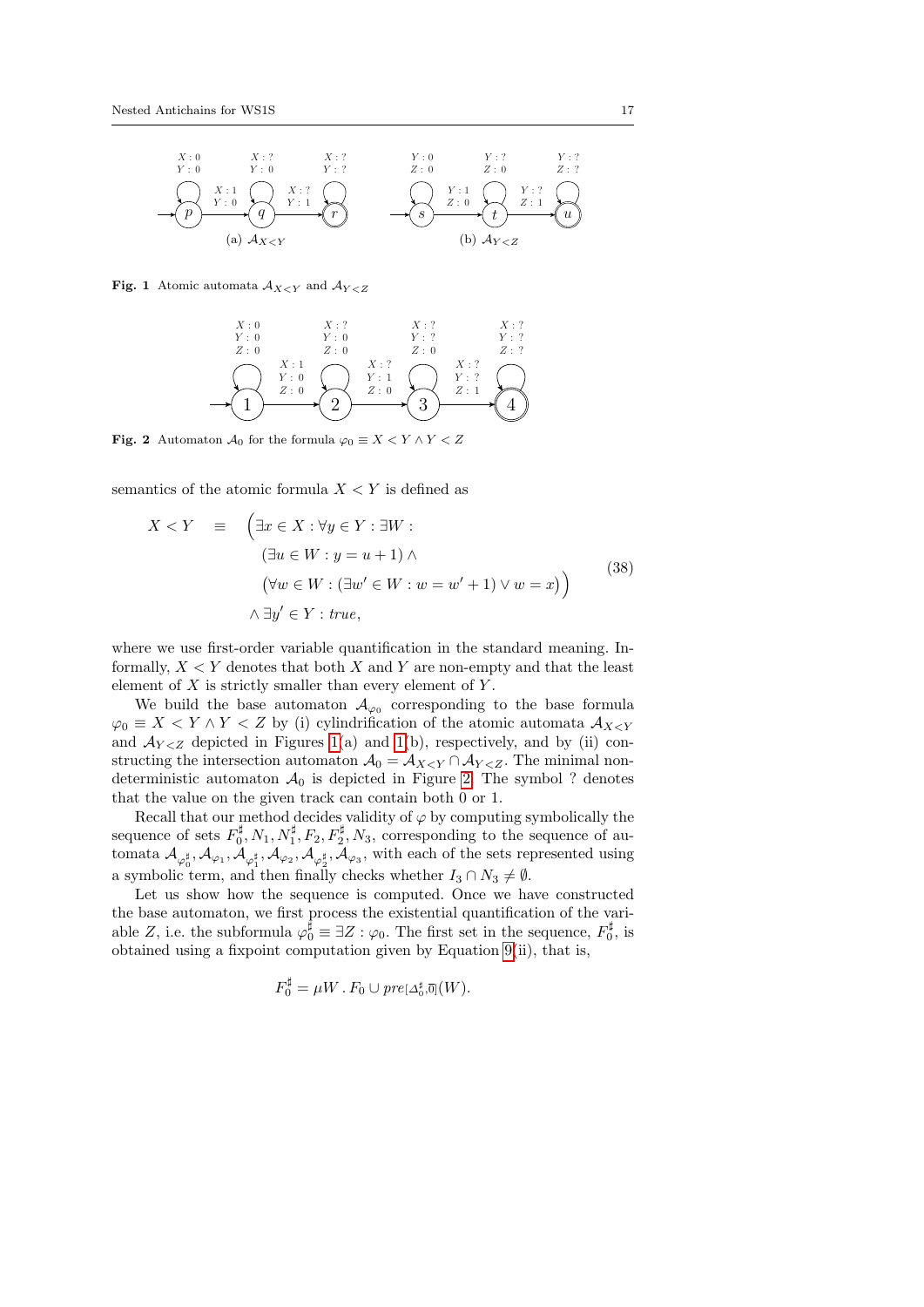This computation returns the set of states backward-reachable from  $F_0$  via  $\overline{0}$ transitions of  $\Delta_0^{\sharp}$ . Here, the zero symbol  $\overline{0}$  corresponds to the mapping  $\frac{X}{Y}$ : of the free variables of the subformula  $\varphi_0^{\sharp}$ . The set  $F_0$  of states of the base automaton  $\mathcal{A}_0$ , from which the computation starts, equals  $\{4\}$ . Since we are processing  $\exists Z$  in the formula, the transition relation  $\Delta_0^{\sharp}$  can be obtained by removing the track corresponding to the variable  $Z$  from  $\Delta_0$ . For instance,  $\overset{X : 1}{\longrightarrow}$   $\overset{Y : 0}{\longrightarrow}$  2, we obtain 1

from the transition 1  $\xrightarrow{X : 1}$ <br>2. However, according to [\(28\)](#page-13-2), instead of removing the track, our algorithm rather computes the predecessors on the original transition relation  $\Delta_0$  according to symbols where the value in the concerned Z-track is arbitrary. The set of such symbols is obtained using the inverse operation of projection. In particular, the inverse operation of projection  $\pi_{[Z]}^{-1}(\chi_{{}_{\succeq} 0}^{X \to 0})$ , which is used in the fixpoint computation of  $F_0^{\sharp}$ , equals the set  $\left\{\begin{array}{c} X : 0, X : 0 \\ Y : 0, Y : 0 \\ Z : 0, Z : 1 \end{array}\right\}$ . The fixpoint computation is then carried out as follows:

$$
F_0^{\sharp} = F_0 \cup pre\left[\Delta_0^{\sharp}, \frac{x}{y}; \frac{0}{0}\right](F_0) \cup pre^2\left[\Delta_0^{\sharp}, \frac{x}{y}; \frac{0}{0}\right](F_0) \cup \cdots
$$
  
\n
$$
= F_0 \cup \left(\bigcup_{q \in F_0 = \{4\}} pre[\Delta_0, \omega](q)\right) \cup \cdots
$$
  
\n
$$
\omega \in \pi_{[z]}^{-1}(\frac{x}{y}; \frac{0}{0})
$$
  
\n
$$
= F_0 \cup \left( pre\left[\Delta_0, \frac{x}{z}; \frac{0}{0}\right](4) \cup pre\left[\Delta_0, \frac{x}{z}; \frac{0}{1}\right](4) \right) \cup \cdots
$$
  
\n
$$
= \{4\} \cup (\{3, 4\} \cup \{4\}) \cup \cdots
$$

After two iterations, the fixpoint is fully computed, yielding the term

$$
t_F^{\sharp} = F_0^{\sharp} = \{3, 4\}.
$$

Next, we have to process the negation in the subformula  $\varphi_1 \equiv \neg \exists Z : \varphi_0$ , which leads to computation of the term  $t_{[N_1]}$  using Equation [9\(](#page-9-0)iii), yielding the term

$$
t[N_1] = \uparrow \coprod \{F_0^{\sharp}\} = \uparrow \coprod \{3, 4\}.
$$

The algorithm continues by computing the term for the set of states  $N_1^{\sharp}$ , corresponding to the subformula  $\varphi_1^{\sharp} \equiv \exists Y : \varphi_1$ , which implies a need to process another quantifier level (namely, that of variable  $Y$ ). Similarly to the previous computation, the transition relation  $\Delta_1^{\sharp}$  can be obtained by removing the track corresponding to the variable  $Y$ . This means that the fixpoint computation needs to compute *cpre* with the symbol  $\overline{0}$  that now corresponds to the symbol  $X : 0$ . Instead of that, however, a computation over  $\Delta_1$  with symbols with arbitrary values of Y will be used. In particular, the set of such symbols will be obtained by Equation  $(14)$  using the inverse projection of Y, which yields the set  $\pi^{-1}_{[Y]}(X:0) = \{ \begin{matrix} X: 0, X: 0 \\ Y: 0, Y: 1 \end{matrix} \}$ . More concretely, the computation of  $N_1^{\sharp}$  is performed according to Equation [9\(](#page-9-0)iv) as follows:

$$
N_1^{\sharp} = \nu W \cdot N_1 \cap \text{cpre}[\Delta_1^{\sharp}, \overline{\mathfrak{0}}](W).
$$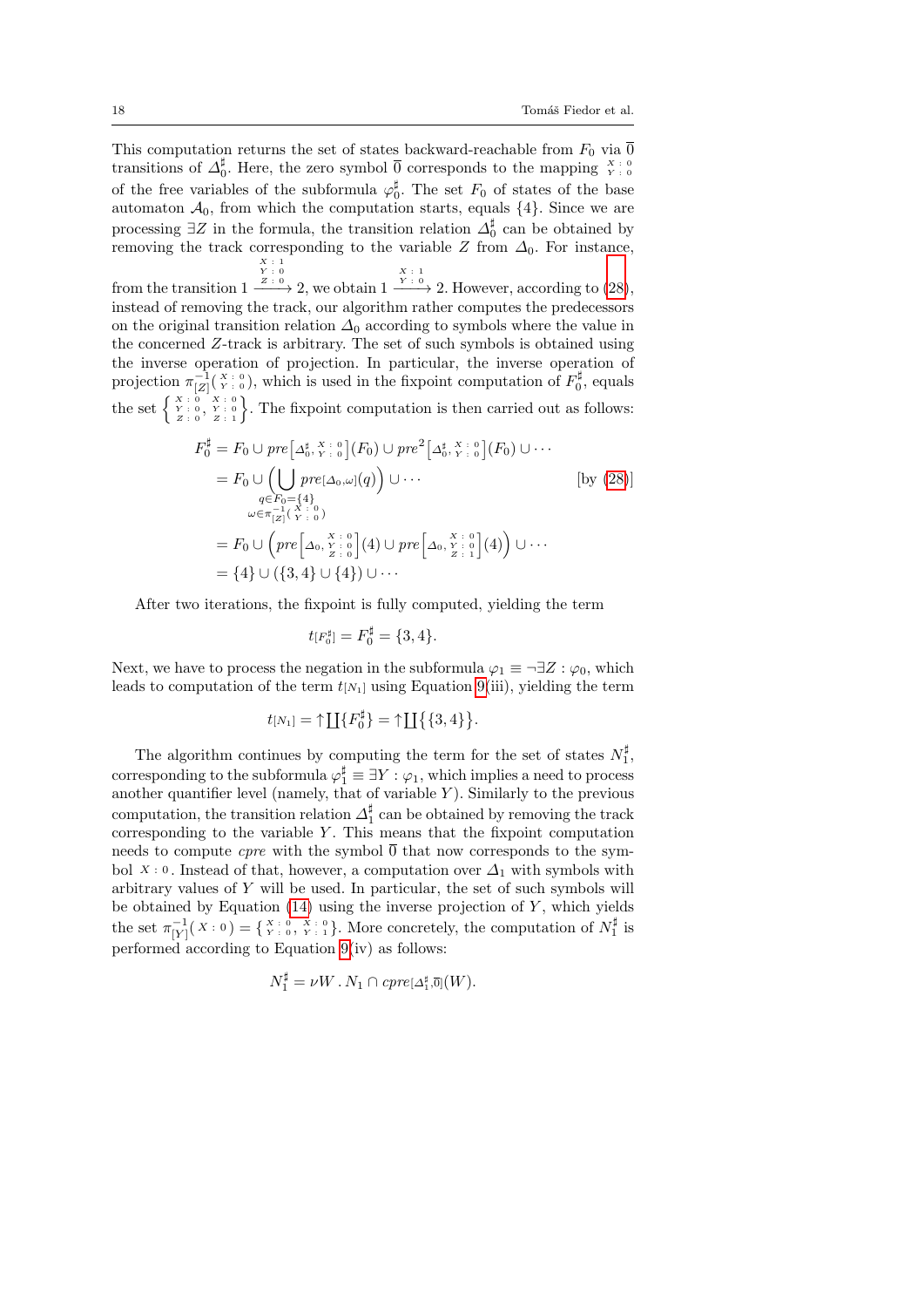To compute the above, Equation [\(23\)](#page-12-2) is used to transform the problem of computing the  $cpre[\Delta_1,\omega']$ -image of a term into a computation of a series of  $pre[\Delta_0^{\sharp},\omega]$ -images of its sub-terms in the same way as Equation [\(37\)](#page-14-1) is used when computing  $t[F_0^{\sharp}]$ , resulting in the following fixpoint computation:

$$
N_1^{\sharp} = N_1 \cap \text{cpre}[\Delta_1^{\sharp}, X: 0](N_1) \cap \text{cpre}^2[\Delta_1^{\sharp}, X: 0](N_1) \cap \cdots
$$
\n
$$
= N_1 \cap \left(\bigcap_{Q \in N_1} \text{cpre}[\Delta_1, \omega](Q)\right) \cap \cdots
$$
\n
$$
= N_1 \cap \left(\bigcap_{Q \in N_1} \text{cpre}[\Delta_1, \chi^{\sharp} : \mathcal{C}](\dagger \coprod \{\{3, 4\}\}) \cap \text{cpre}[\Delta_1, \chi^{\sharp} : \mathcal{C}](\dagger \coprod \{\{3, 4\}\})\right) \cap \cdots
$$
\n
$$
= N_1 \cap \left(\uparrow \coprod \left\{ \text{pre}[\Delta_0^{\sharp}, \chi^{\sharp} : \mathcal{C}](\{3, 4\}\}) \right\} \cap \uparrow \coprod \left\{ \text{pre}[\Delta_0^{\sharp}, \chi^{\sharp} : \mathcal{C}](\{3, 4\}\}) \right\} \cap \cdots
$$
\n
$$
= N_1 \cap \left(\uparrow \coprod \left\{ \text{pre}[\Delta_0, \omega](q) \right\} \cap \uparrow \coprod \left\{ \text{pre}[\Delta_0, \omega](q) \right\} \cap \cdots
$$
\n
$$
= N_1 \cap \left(\uparrow \coprod \left\{ \text{pre}[\Delta_0, \chi^{\sharp} : \mathcal{C}](\dagger) \right\} \cap \uparrow \coprod \left\{ \text{pre}[\Delta_0, \chi^{\sharp} : \mathcal{C}](\dagger) \right\} \cap \cdots
$$
\n
$$
= N_1 \cap \left(\uparrow \coprod \left\{ \text{pre}[\Delta_0, \chi^{\sharp} : \mathcal{C}](\dagger) \right\} \cap \text{pre}[\Delta_0, \chi^{\sharp} : \mathcal{C}](\dagger) \right\} \cap \cdots
$$
\n
$$
= N_1 \cap \left(\uparrow \coprod \left\{ \text{pre}[\Delta_0, \chi^{\sharp} : \mathcal{C}](\dagger) \cup \text{pre}[\Delta_0, \chi^{\sharp} : \mathcal{C}](\dagger) \right\} \cap \cdots
$$
\n $$ 

Note that we do not have to compute explictly the term  $pre[\Delta_0^{\sharp}, \frac{x}{Y} : 0 \mid (\{3, 4\})$ as it was computed in the previous iteration of the algorithm, and thus we can use caching of intermediate results to obtain an even more efficient decision procedure. We end up with the term

$$
t[N_1^{\sharp}] = \uparrow \coprod \big\{ \{3,4\}, \{2,3,4\} \big\}.
$$

We continue with processing of the second negation by computing the term corresponding to the set  $F_2$  of automaton  $A_{\varphi_2}$  for the subformula  $\varphi_2 \equiv \neg \exists Y$ :  $\varphi_1$  using Equation [9\(](#page-9-0)i) to obtain the term

$$
t_{[F_2]} = \downarrow \{N_1^{\sharp}\} = \downarrow \left\{\uparrow \coprod \{3,4\}, \{2,3,4\}\right\}.
$$

Next, we process the last quantifier corresponding to the formula  $\varphi_2^{\sharp} \equiv$  $\exists X : \varphi_2$ . The symbolic fixpoint computation of  $F_2^{\sharp}$  from Equation [9\(](#page-9-0)ii) then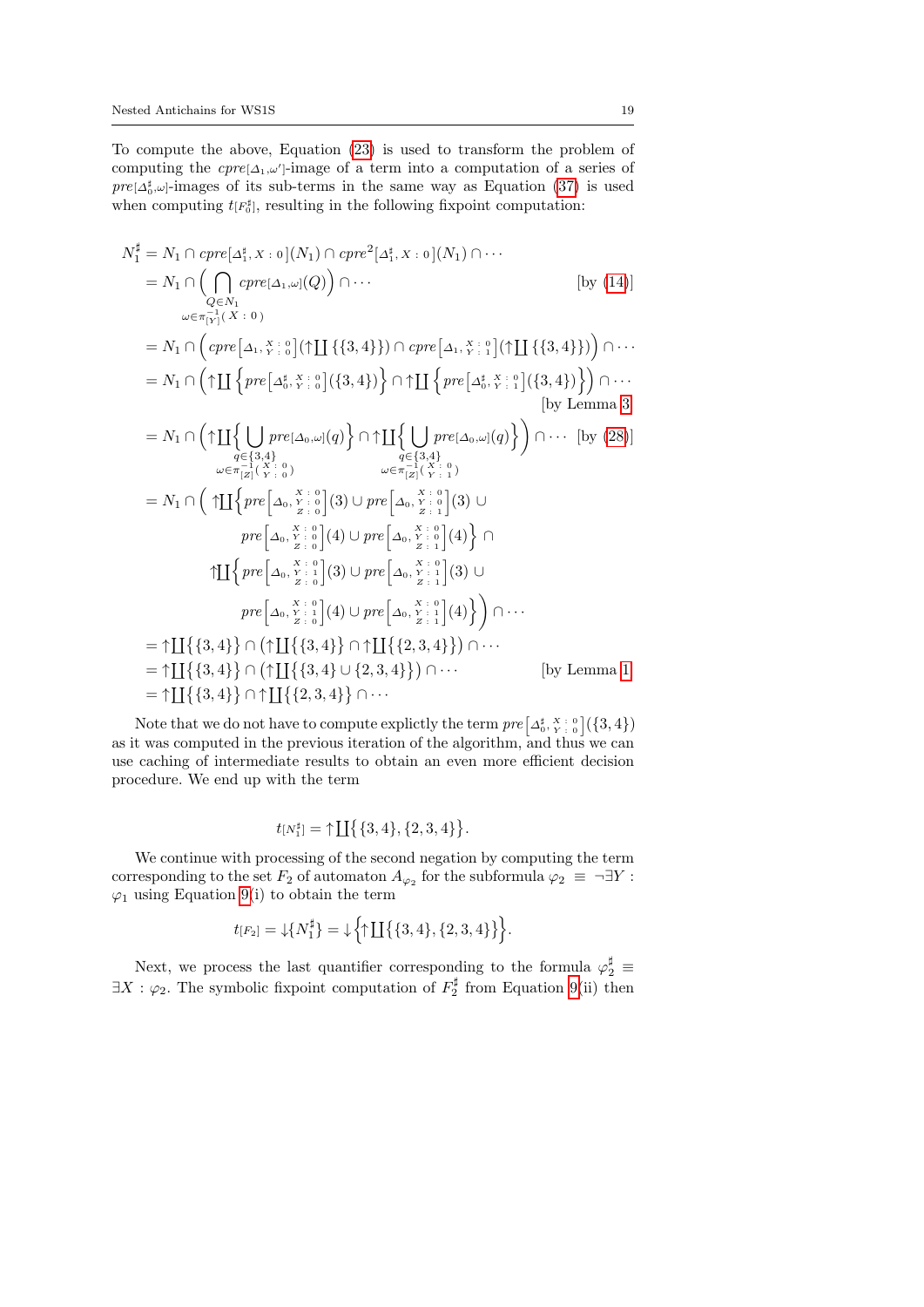starts from  $F_2$  and uses an iterative application of  $pre[\Delta_2^{\sharp}, \overline{0}]$  according to the equation

$$
F_2^{\sharp} = \mu W \cdot F_2 \cup pre[\Delta_2^{\sharp}, \overline{0}](W).
$$

Note that, since in  $\varphi_2^{\sharp}$ , all of the variables are projected away, the zero symbol  $\overline{0}$  now corresponds to the mapping  $\emptyset$  of the empty set of free variables to the set  $\{0,1\}$ . The inverse projection of the symbol  $\overline{0}$  is then the set  $\pi^{-1}_{[X]}(\emptyset)$  =  $\{X: 0, X: 1\}$ . The fixpoint computation proceedes similarly to the computation of  $t_F^{\sharp}$ . Using [\(36\)](#page-14-0), we transform the computation of the image of  $pre[\Delta_2^{\sharp}, \omega']$  into the computation of a series of  $cpre[\Delta_1^{\sharp}, \omega']$ -images of the subterms of  $t[N_1^{\sharp}]$ . These are in turn transformed by [\(22\)](#page-12-1) into a computation of a series of  $pre[\Delta_0^{\sharp}, \omega]$ -images of sub-sub-terms of  $t[F_0^{\sharp}]$ , i.e. subsets of  $Q_0$ . For our example, this yields a fixpoint computation analogous to the previous computation of the  $t[F_0^{\sharp}]$ , resulting in the term

$$
t[F_2^{\sharp}] = \bigcup \Big\{ \uparrow \coprod \big\{ \{3,4\}, \{2,3,4\} \big\}, \uparrow \coprod \big\{ \{3,4\}, \{2,3,4\}, \{1,2,3,4\} \big\} \Big\}.
$$

Finally, using Equation [9\(](#page-9-0)iii), we process the last negation corresponding to the formula  $\varphi \equiv \varphi_3 \equiv \neg \exists X : \varphi_2$ , which yields the final term representing  $N_3$ , namely,

$$
t[N_3] = \uparrow \coprod \Biggl\{ \downarrow \Biggl\{ \uparrow \coprod \biggl\{ \{3,4\}, \{2,3,4\} \biggr\}, \uparrow \coprod \biggl\{ \{3,4\}, \{2,3,4\}, \{1,2,3,4\} \biggr\} \Biggr\}.
$$

Now, it remains to check whether  $I_3 \cap F_3 \neq \emptyset$  using the computed term  $t[N_3]$ . We will show how to evaluate this intersection in the next section.  $\Box$ 

<span id="page-19-0"></span>5.5 Testing  $I_m \cap F_m \stackrel{?}{\neq} \emptyset$  on Symbolic Terms

Due to the special form of the set  $I_m$  (every  $I_i$ , where  $1 \leq i \leq m$ , is the singleton set  $\{I_{i-1}\}\$ , cf. Section [5.1\)](#page-9-1), the test  $I_m \cap F_m \neq \emptyset$  can be done efficiently over the symbolic terms representing  $F_m$ . Since  $I_m = \{I_{m-1}\}\$ is a singleton set, testing  $I_m \cap F_m \neq \emptyset$  is equivalent to testing  $I_{m-1} \in F_m$ . If m is odd, our approach computes the symbolic representation of  $N_m$  instead of  $F_m$ . Obviously, since  $N_m$  is the complement of  $F_m$ , it holds that  $I_{m-1} \in F_m \iff I_{m-1} \notin N_m$ . Our way of testing  $I_{m-1} \in \downarrow \mathbb{S}$  on a symbolic representation of the set  $\downarrow \mathbb{S}$  of level  $m$  is based on the following equations:

<span id="page-19-2"></span><span id="page-19-1"></span>
$$
\{q\} \in \downarrow \mathbb{S} \qquad \iff \quad \exists S \in \mathbb{S} : q \in S \tag{44}
$$

<span id="page-19-3"></span>
$$
\{q\} \in \uparrow \coprod \mathbb{S} \qquad \Longleftrightarrow \quad \forall S \in \mathbb{S} : q \in S \tag{45}
$$

and, for  $i = 0$ ,

$$
I_0 \in \uparrow \coprod \mathbb{S} \qquad \Longleftrightarrow \quad \forall S \in \mathbb{S} : I_0 \cap S \neq \emptyset. \tag{46}
$$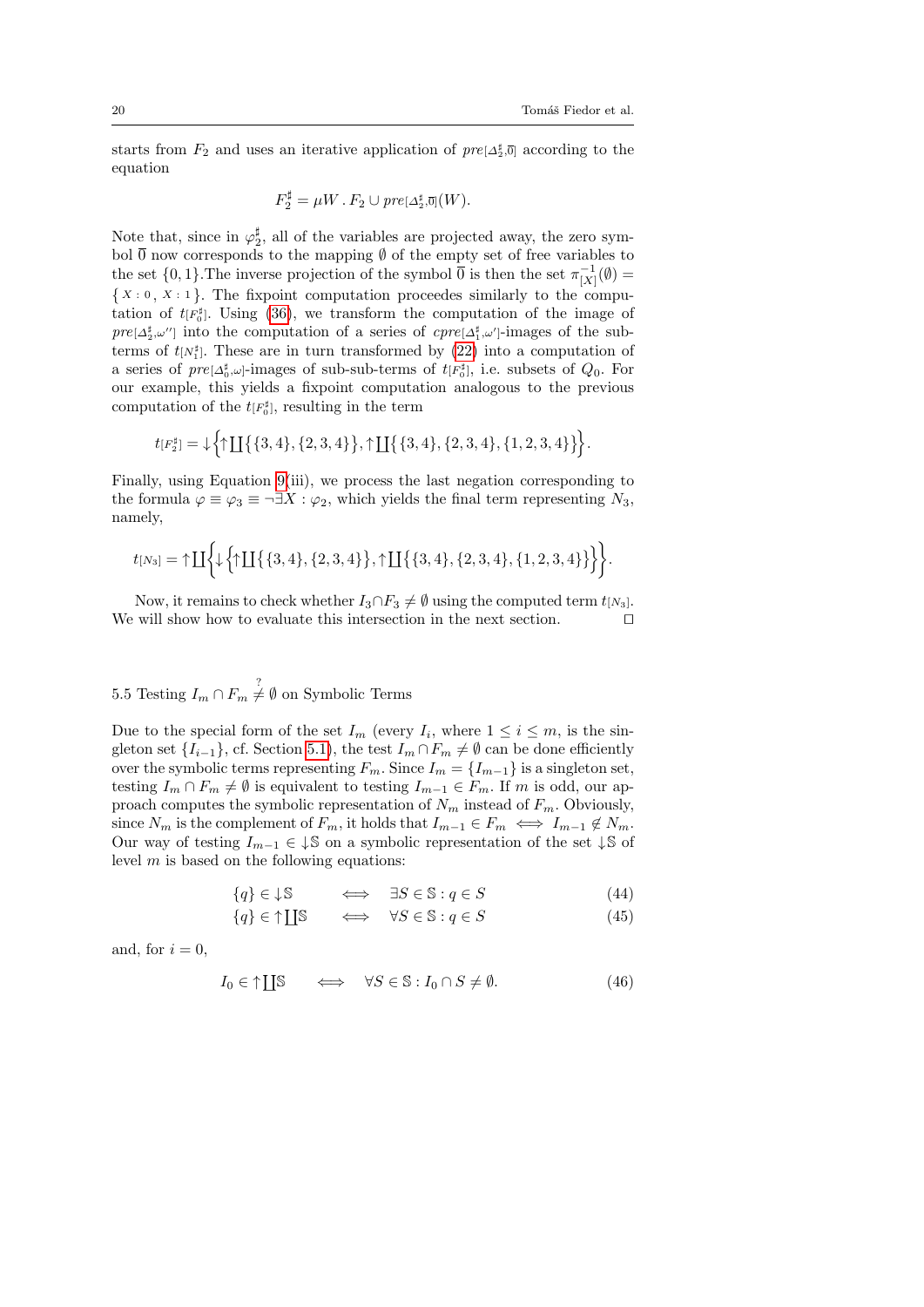Given a symbolic term  $t_{[R]_m}$  of level m representing a set  $R_m \subseteq Q_m$ , testing emptiness of  $I_m \cap R_m$  or  $I_m \subseteq R_m$  can be done over  $t_{[R_m]}$  by a recursive procedure that descends along the structure of  $t_{[R_m]}$  using [\(44\)](#page-19-1) and [\(45\)](#page-19-2), essentially generating an AND-OR tree, terminating the descent by an application of [\(46\)](#page-19-3).

*Example 2* To finish Example [1,](#page-15-1) we need to test whether  $I_3 \cap F_3 = \emptyset$ . This is equivalent to checking whether  $I_3 \subseteq N_3$ , i.e., whether  $\{\{\{\{1\}\}\}\}\subseteq N_3$ , which holds iff  $I_2 = \{\{\{1\}\}\}\in N_3$ , using  $t_{[N_3]} = \uparrow \coprod \{F_2^{\sharp}\}\$  to represent  $N_3$ . From [\(45\)](#page-19-2), we get that

$$
I_2 = \{ \{ \{1\} \} \} \in \uparrow \coprod \{ F_2^{\sharp} \} \iff I_1 = \{ \{1\} \} \in F_2^{\sharp}
$$

because  $F_2^{\sharp}$  is the denotation of the only sub-term  $t_F^{\sharp}$  of  $t_N$ . Equation [\(44\)](#page-19-1) establishes that

$$
I_1 = \{\{1\}\} \in F_2^{\sharp} \iff \{1\} \in \uparrow \coprod \{\{3,4\}, \{2,3,4\}\} \lor \{1\} \in \uparrow \coprod \{\{3,4\}, \{2,3,4\}, \{1,2,3,4\}\}.
$$

Each of the disjuncts can then be further reduced by [\(45\)](#page-19-2) into a conjunction of membership queries on the base level, which is solved using [\(46\)](#page-19-3) as follows:

$$
I_1 = \{\{1\}\} \in F_2^{\sharp} \iff
$$
  
(1 \in \{3, 4\} \land 1 \in \{2, 3, 4\}) \lor (1 \in \{3, 4\} \land 1 \in \{2, 3, 4\} \land 1 \in \{1, 2, 3, 4\})

Since none of the disjuncts is satisfied, we have that  $I_1 \notin F_2^{\sharp}$ , so  $I_2 \notin N_3$ , implying that  $I_2 \in F_3$ . We conclude that  $I_3 \subseteq N_3$  and hence  $\models \varphi$ .

### <span id="page-20-0"></span>5.6 Subsumption of Symbolic Terms

Although the use of symbolic terms instead of an explicit enumeration of sets of states itself considerably reduces the searched space, an even greater degree of reduction can be obtained using subsumption inside the symbolic representatives to reduce their size, similarly as in the antichain algorithms [\[14\]](#page-26-11). For any set of sets S containing a pair of distinct elements  $R, T \in \mathbb{S}$  s.t.  $R \subseteq T$ , the following holds:

<span id="page-20-1"></span>
$$
\downarrow \mathbb{S} = \downarrow (\mathbb{S} \setminus \{R\}) \quad \text{and} \quad \uparrow \coprod \mathbb{S} = \uparrow \coprod (\mathbb{S} \setminus \{T\}). \tag{47}
$$

Therefore, if S is used to represent the set  $\downarrow$ S, the element R is *subsumed* by  $T$  and can be removed from  $\mathbb S$  without changing its denotation. Likewise, if S is used to represent  $\uparrow$  [S, the element T is *subsumed* by R and can be removed from S without changing its denotation. We can thus simplify any symbolic term by pruning out its sub-terms that represent elements subsumed by elements represented by other sub-terms, without changing the denotation of the term.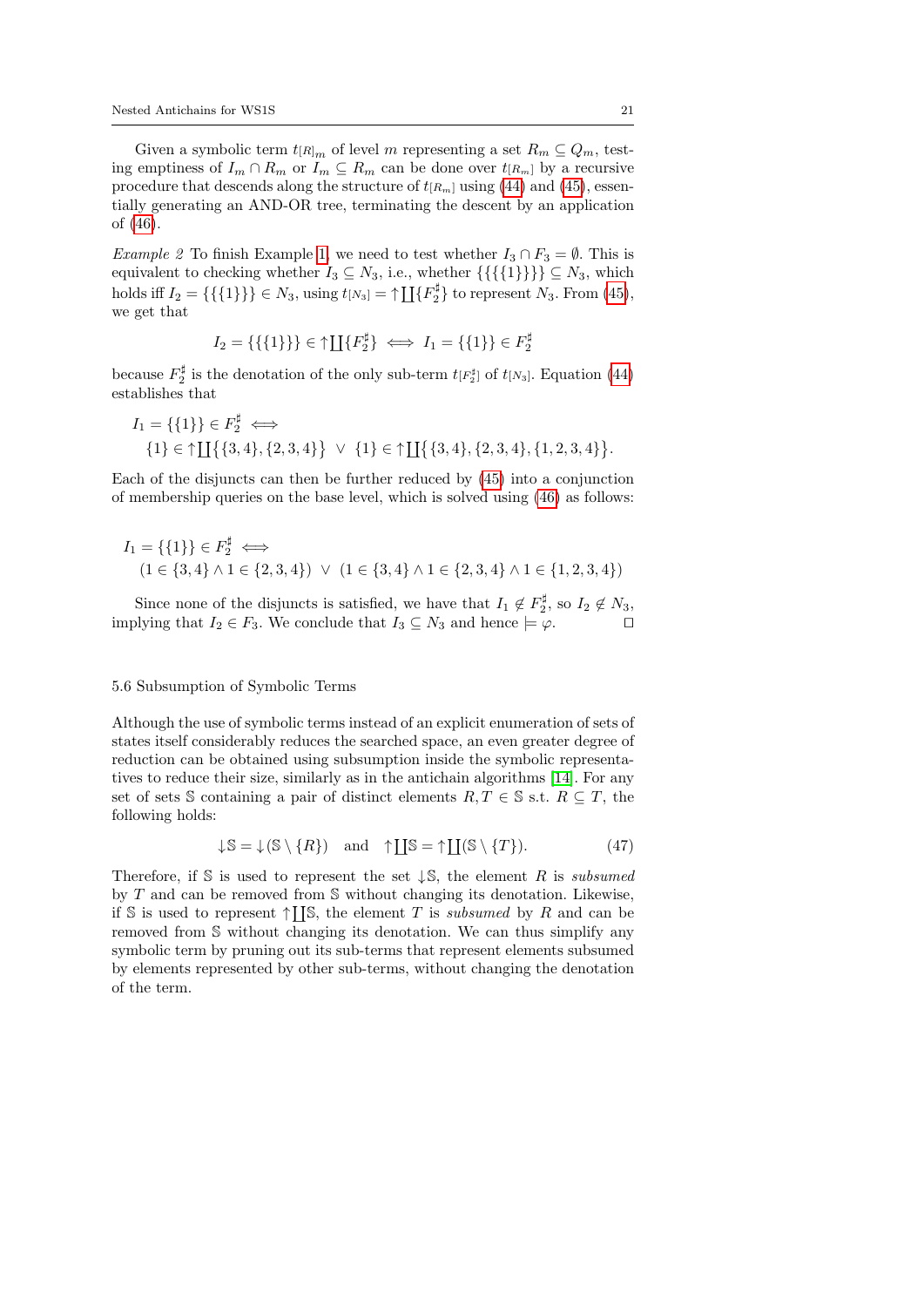$\Box$ 

Computing subsumption on terms can be done using the following two equations:

<span id="page-21-2"></span><span id="page-21-1"></span>
$$
\downarrow \mathbb{R} \subseteq \downarrow \mathbb{S} \qquad \Longleftrightarrow \qquad \forall R \in \mathbb{R} : \exists S \in \mathbb{S} : R \subseteq S \tag{48}
$$

$$
\uparrow \coprod \mathbb{R} \subseteq \uparrow \coprod \mathbb{S} \qquad \Longleftrightarrow \qquad \forall S \in \mathbb{S} : \exists R \in \mathbb{R} : R \subseteq S. \tag{49}
$$

Using  $(48)$  and  $(49)$ , testing subsumption of terms of level i reduces to testing subsumption of terms of level  $i - 1$ . The procedure for testing subsumption of two terms descends along the structure of the term, using [\(48\)](#page-21-1) and [\(49\)](#page-21-2) on levels greater than 0, and on level 0, where terms are subsets of  $Q_0$ , it tests subsumption by set inclusion.

Example 3 In Example [1,](#page-15-1) we can use the inclusions of  $\{3,4\} \subseteq \{2,3,4\} \subseteq$  $\{1, 2, 3, 4\}$  and  $(47)$  to reduce  $t[N_1^{\sharp}] = \uparrow \coprod \{3, 4\}, \{2, 3, 4\} \}$  and the intermediate term  $t = \uparrow \coprod \{ \{3, 4\}, \{2, 3, 4\}, \{1, 2, 3, 4\} \}$  to the terms

$$
t[N_1^{\sharp}]' = \uparrow \coprod \{2, 3, 4\} \text{ and}
$$

$$
t' = \uparrow \coprod \{1, 2, 3, 4\} \text{ respectively.}
$$

Moreover, Equation [\(49\)](#page-21-2) implies that the term  $t' = \uparrow \prod_{i=1}^{\infty} \{1, 2, 3, 4\}$  is subsumed by the term  $t[N_1^{\sharp}]' = \uparrow \coprod \{2,3,4\}$ , and so we can reduce the term  $t[F_2^{\sharp}] = \downarrow \left\{ \uparrow \coprod \bigl\{ \{2,3,4\} \bigr\}, \uparrow \coprod \bigl\{ \{1,2,3,4\} \bigr\} \right\}$  to the term

$$
t[F_2^{\sharp}]' = \downarrow \Big\{\uparrow \coprod \big\{\{2,3,4\} \big\} \Big\}.
$$

### <span id="page-21-0"></span>6 Experimental Evaluation

We have implemented a prototype of the presented approach in the tool dWiNA [\[27\]](#page-27-2). It uses the frontend of Mona to parse the input formula, and it handles FAs encoded using the MTBDD-based representation from the libvata library [\[28\]](#page-27-3). It has two modes of operation. In Mode I, we use Mona to generate the minimal deterministic automaton  $\mathcal{A}_{\varphi_0}$  corresponding to the matrix of the tested formula. Since the input formula may not be in the prenex normal form (i.e., a prefix of quantifiers followed by a quantifier-free matrix), the matrix here corresponds to the subformula under the topmost quantifier, or, if there is no single top-most quantifier, to the entire formula. The automaton is then translated into the libvata format, and our algorithm is run on top of the libvata-represented automaton. In Mode II, we first transform the input formula into the prenex normal form where the occurence of negation in the matrix is limited to literals, and then construct a nondeterministic automaton  $\mathcal{A}_{\varphi_0}$  for the matrix directly using libvata.

We evaluated DWINA against two classes of benchmarks: formulae arising in verification of pointer programs using the method based on the logic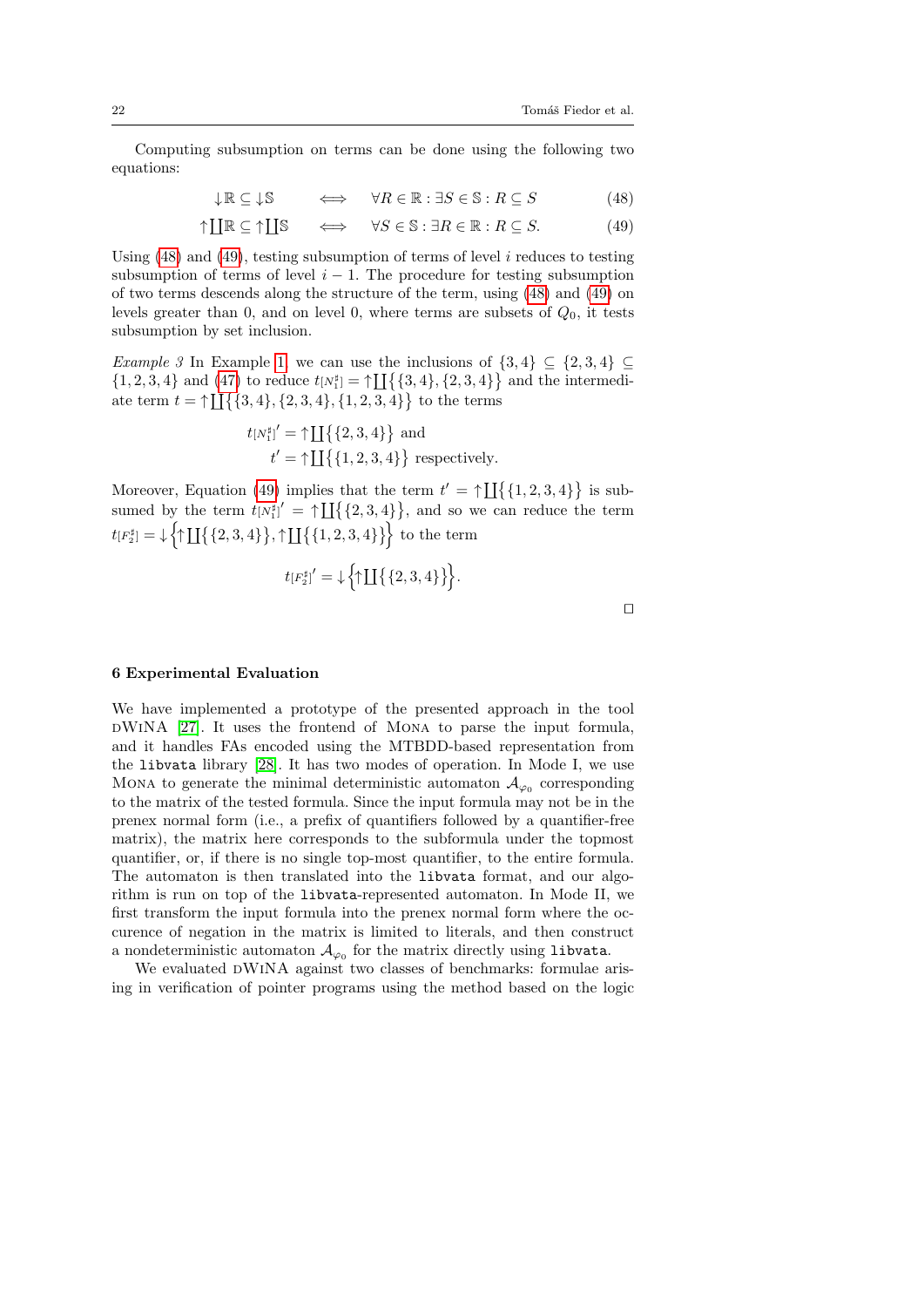<span id="page-22-0"></span>

| Benchmark                       | Time $ s $ |       | Space [states] |              |
|---------------------------------|------------|-------|----------------|--------------|
|                                 | MONA       | DWINA | MONA           | <b>DWINA</b> |
| bubblesort-else                 | 0.01       | 0.01  | 1285           | 19           |
| bubblesort-if-else              | 0.02       | 0.23  | 4260           | 234          |
| bubblesort-if-if                | 0.12       | 1.14  | 8390           | 28           |
| sorted-list-insert-after-loop   | 0.01       | 0.01  | 167            | 36           |
| sorted-list-insert-before-head  | 0.01       | 0.01  | 43             | 45           |
| sorted-list-insert-before-loop  | 0.01       | 0.01  | 103            | 47           |
| sorted-list-insert-error-error  | 0.01       | 0.01  | 103            | 47           |
| sorted-list-insert-in-loop      | 0.01       | 0.01  | 463            | 59           |
| sorted-list-reverse-after-loop  | 0.01       | 0.01  | 179            | 110          |
| sorted-list-reverse-before-loop | 0.01       | 0.01  | 179            | 110          |
| sorted-list-reverse-in-loop     | 0.02       | 0.02  | 1311           | 271          |
| sorted-list-search-after-loop   | 0.01       | 0.01  | 90             | 274          |
| sorted-list-search-before-loop  | 0.01       | 0.01  | 90             | 274          |
| sorted-list-search-in-loop      | 0.01       | 0.02  | 1311           | 84           |

Table 1 Results for formulae obtained from verification tasks of STRAND [\[6\]](#page-26-3)

STRAND [\[6\]](#page-26-3), and several parametric families of manually constructed formulae, from which some were originally designed as show cases for other tools. The main focus of our experiment was on comparing DWINA with MONA, but we carried out some comparison with other available tools too. Namely, we compared with an implementation of the coalgebraic decision procedure [\[24\]](#page-26-21), which we refer to as COALG, a decision procedure based on symbolic automata [\[22\]](#page-26-19), which we refer to as SFA, and the tool Toss implementing a procedure based on the Shelah's decomposition [\[23\]](#page-26-20).

A comparison of DWINA with MONA on the STRAND formulae. Table [1](#page-22-0) shows the comparison of DWINA and MONA against formulae arising in the shape analysis based on the logic STRAND [\[6\]](#page-26-3). DWINA was used in Mode I. We measured the time the tools took for processing the quantifier prefix of the formulae. Overall, DWINA was comparable and sometimes slightly slower than Mona. We then compared the sum of the numbers of states of all automata generated by Mona when processing the quantifier prefix with the number of symbolic terms generated by  $\overline{\text{DWiNA}}$ . The state spaces generated by  $\overline{\text{DWiNA}}$ are about one or two orders of magnitude smaller than those generated by Mona. This makes us believe that with enough optimization, dWiNA could become better even time-wise.

An attempt to run DWINA on this benchmark in Mode II was unsuccessful since libvata was not able to construct the matrix automaton in a reasonable time. This is because the construction implemented within libvata, which is based on nondeterministic automata, is not optimized. In particular, it uses no automata reduction (whereas deterministic minimization is one of the key features of Mona).

A comparison of DWINA with MONA on synthetic benchmarks. To demonstrate that our approach can scale significantly better than the explicit au-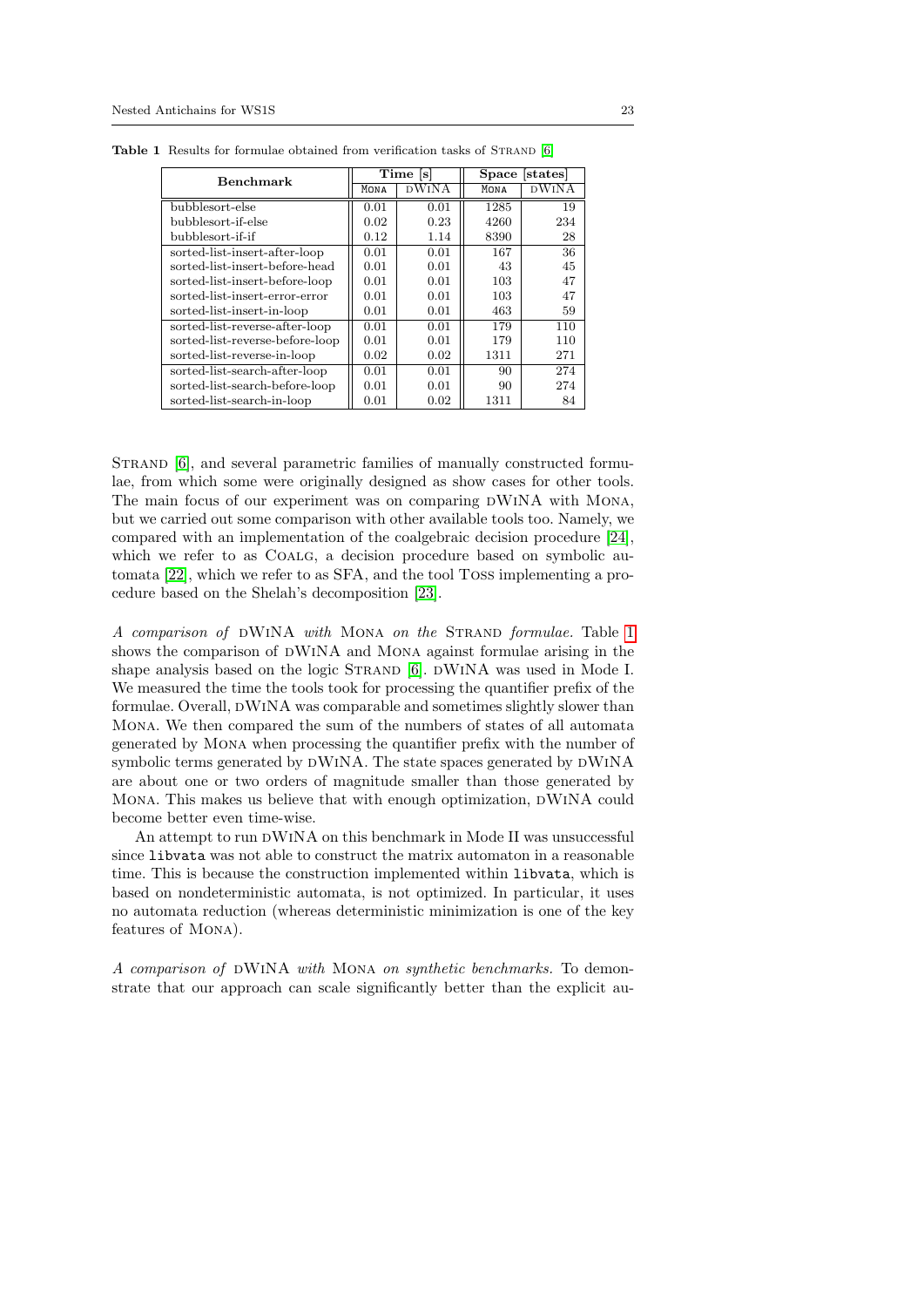|                  | Time [s] |              | Space [states] |              |  |
|------------------|----------|--------------|----------------|--------------|--|
| $\boldsymbol{k}$ | MONA     | <b>DWINA</b> | MONA           | <b>DWINA</b> |  |
| 2                | 0.20     | 0.01         | 25517          | 44           |  |
| 3                | 0.57     | 0.01         | 60924          | 50           |  |
|                  | 1.79     | 0.02         | 145765         | 58           |  |
| 5                | 4.98     | 0.02         | 349314         | 70           |  |
|                  | $\infty$ | 0.47         | $\infty$       | 90           |  |

<span id="page-23-0"></span>Table 2 Results from experiments with the HornSub formulae

tomata construction, we created several parameterized families of WS1S formulae. Their basic formulae express relations among subsets of  $\mathbb{N}_0$ , such as the existence of certain transitive relations, singleton sets, or intervals (their definitions can be found in [\[27\]](#page-27-2)). From these, we algorithmically generate families of formulae with a larger quantifier depth, regardless of the meaning of the generated formulae (though their semantics is still nontrivial).

In Table [2,](#page-23-0) we give results that we obtained from experimenting with one of the families, called HornSub, where the basic formula expresses existence of an ascending chain of n sets ordered w.r.t.  $\subset^1$  $\subset^1$ :

$$
\exists Y : \neg \exists X_1 \neg \dots \neg \exists X_k, \dots, X_n : \bigwedge_{1 \leq i < n} (X_i \subseteq Y \land X_i \subset X_{i+1}) \Rightarrow X_{i+1} \subseteq Y.
$$

The parameter  $k$  stands for the number of alternations in the prefix of the formula. We see that DWINA clearly outperforms MONA. We use  $\infty$  in the case the time exceeded 2 minutes or when the tool ran out of memory. We carried out these experiments in Mode II of DWINA (the experiment in Mode I was not successful due to a too costly conversion of a large matrix automaton from MONA to libvata).

All of the experiments above, targeted to compare the performance of  $\text{DWINA}$ and Mona only, were carried out on an Intel Core i7-4770@3.4 GHz processor with 32 GiB RAM.

A comparison of DWINA with other tools. Our last set of experiments aims at a comparison with other available implementations of WS1S decision procedures, namely Toss [\[23\]](#page-26-20), SFA [\[22\]](#page-26-19), and Coalg [\[24\]](#page-26-21). Since the tools support a limited set of syntactic features, we could only use a subset of the available benchmark formulae. Namely, we took the parametric families of formulae HornLeq from [\[22\]](#page-26-19) and HornIn from [\[23\]](#page-26-20), originally proposed to evaluate the performance of SFA and Toss, respectively, and our parametric family of formulae SetClosed. [2](#page-23-2) The basic formula of the SetClosed family expresses the

<span id="page-23-1"></span><sup>1</sup> Results for the other families are very similar and hence skipped here. An interested reader is referred to [\[27\]](#page-27-2).

<span id="page-23-2"></span><sup>2</sup> Note that the HornSub family is not supported by Toss and Coalg, and thus we chose a comparably complex family of SetClosed to present the overall comparison.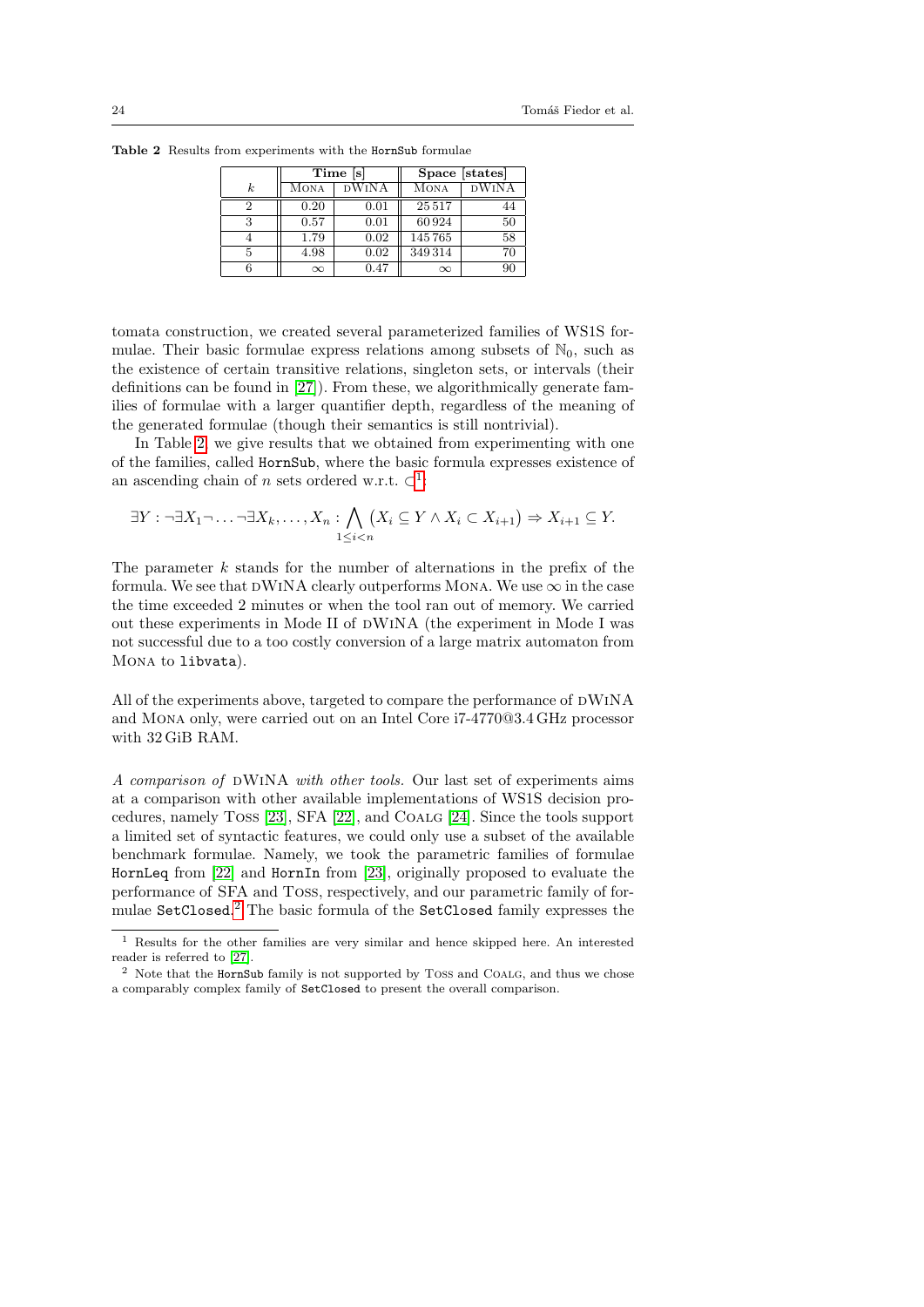<span id="page-24-0"></span>

| <b>Benchmark</b>             | MONA     | Toss      | COALG           | <b>SFA</b> | <b>DWINA</b> |  |  |  |
|------------------------------|----------|-----------|-----------------|------------|--------------|--|--|--|
|                              |          | HornLeq   | $\overline{22}$ |            |              |  |  |  |
| horn-leq06                   | 0.01     | 0.02      | 1.10            | 0.01       | 0.01         |  |  |  |
| horn-leq07                   | 0.01     | 0.02      | 11.09           | 0.01       | 0.01         |  |  |  |
| horn-leq08                   | 0.01     | 0.02      | 101.48          | 0.01       | 0.01         |  |  |  |
| horn-leq09                   | 0.01     | 0.02      | $\infty$        | 0.01       | 0.01         |  |  |  |
| $horn$ - $leq10$             | 0.01     | 0.03      | $\infty$        | 0.02       | 0.01         |  |  |  |
| horn-leq11                   | 0.05     | 0.03      | $\infty$        | 0.02       | 0.01         |  |  |  |
| $horn$ - $leq12$             | 0.09     | 0.04      | $\infty$        | 0.02       | 0.01         |  |  |  |
| $horn$ -leq $13$             | 0.19     | 0.04      | $\infty$        | 0.02       | 0.01         |  |  |  |
| $horn$ - $leq$ <sup>14</sup> | 0.45     | 0.04      | $\infty$        | 0.02       | 0.01         |  |  |  |
| $horn$ -leq $15$             | 1.19     | 0.05      | $\infty$        | 0.03       | 0.02         |  |  |  |
| horn-leq16                   | 3.35     | 0.05      | $\infty$        | 0.03       | 0.02         |  |  |  |
| $horn$ - $leq$ 17            | 9.07     | 0.05      | $\infty$        | 0.03       | 0.02         |  |  |  |
| horn-leq18                   | 22.89    | 0.06      | $\infty$        | 0.03       | 0.02         |  |  |  |
| horn-leq19                   | oom      | 0.06      | $\infty$        | 0.03       | 0.03         |  |  |  |
| $\overline{23}$<br>HornIn    |          |           |                 |            |              |  |  |  |
| horn-in04                    | 0.01     | 0.01      | 0.02            | 0.27       | 0.01         |  |  |  |
| $horn-in05$                  | 0.01     | 0.01      | 0.14            | 0.76       | 0.03         |  |  |  |
| horn-in06                    | 0.01     | 0.02      | 1.07            | 2.65       | 0.13         |  |  |  |
| $horn-in07$                  | 0.01     | 0.02      | 8.50            | 8.31       | 0.29         |  |  |  |
| $horn-in08$                  | 0.01     | 0.02      | 68.05           | 32.44      | 1.16         |  |  |  |
| $horn-in09$                  | 0.03     | 0.03      | $\infty$        | $\infty$   | 3.42         |  |  |  |
| $horn-in10$                  | 0.09     | 0.04      | $\infty$        | $\infty$   | 18.40        |  |  |  |
| $horn-in11$                  | 0.20     | 0.04      | $\infty$        | $\infty$   | 54.74        |  |  |  |
| $horn-in12$                  | 0.48     | 0.04      | $\infty$        | $\infty$   | $\infty$     |  |  |  |
| horn-in13                    | 1.20     | 0.04      | $\infty$        | $\infty$   | $\infty$     |  |  |  |
| $horn-in14$                  | 2.95     | 0.05      | $\infty$        | $\infty$   | $\infty$     |  |  |  |
| $horn-in15$                  | 7.26     | 0.05      | $\infty$        | $\infty$   | $\infty$     |  |  |  |
| horn-in16                    | oom      | 0.06      | $\infty$        | $\infty$   | $\infty$     |  |  |  |
|                              |          | SetClosed |                 |            |              |  |  |  |
| set-closed01                 | 0.01     | 0.02      | 0.04            | 0.01       | 0.01         |  |  |  |
| set-closed02                 | 0.01     | 0.02      | $\infty$        | 0.13       | 0.01         |  |  |  |
| set-closed03                 | 0.01     | 0.18      | $\infty$        | 0.14       | 0.01         |  |  |  |
| set-closed04                 | 0.34     | $\infty$  | $\infty$        | 13.96      | 0.01         |  |  |  |
| set-closed05                 | $\infty$ | $\infty$  | $\infty$        | $\infty$   | 0.01         |  |  |  |
| set-closed06                 | $\infty$ | $\infty$  | $\infty$        | $\infty$   | 0.01         |  |  |  |
| set-closed07                 | $\infty$ | $\infty$  | $\infty$        | $\infty$   | 0.01         |  |  |  |
| set-closed08                 | $\infty$ | $\infty$  | $\infty$        | $\infty$   | 0.03         |  |  |  |
| set-closed09                 | $\infty$ | $\infty$  | $\infty$        | $\infty$   | 0.10         |  |  |  |
| set-closed10                 | $\infty$ | $\infty$  | $\infty$        | $\infty$   | 0.27         |  |  |  |
| set-closed11                 | $\infty$ | $\infty$  | $\infty$        | $\infty$   | 0.95         |  |  |  |
| set-closed12                 | $\infty$ | $\infty$  | $\infty$        | $\infty$   | 3.61         |  |  |  |
| set-closed13                 | $\infty$ | $\infty$  | $\infty$        | $\infty$   | 14.30        |  |  |  |
| set-closed14                 | $\infty$ | $\infty$  | $\infty$        | $\infty$   | 69.08        |  |  |  |
| $set$ - $closed15$           | $\infty$ | $\infty$  | $\infty$        | $\infty$   | $\infty$     |  |  |  |

Table 3 Experiments with parametric families of formulae (times are given in seconds)

non-existence of an interval set. The parameter  $n$  stands for the number of existential quantifications in the prefix of the formula:

$$
\exists X_1, \dots, X_n : \forall x : \neg \forall y, z : \bigwedge_{1 \leq i \leq n} (x \in X_i \land x \leq y \land y \leq z \land z \in X_i) \Rightarrow y \in X_i)
$$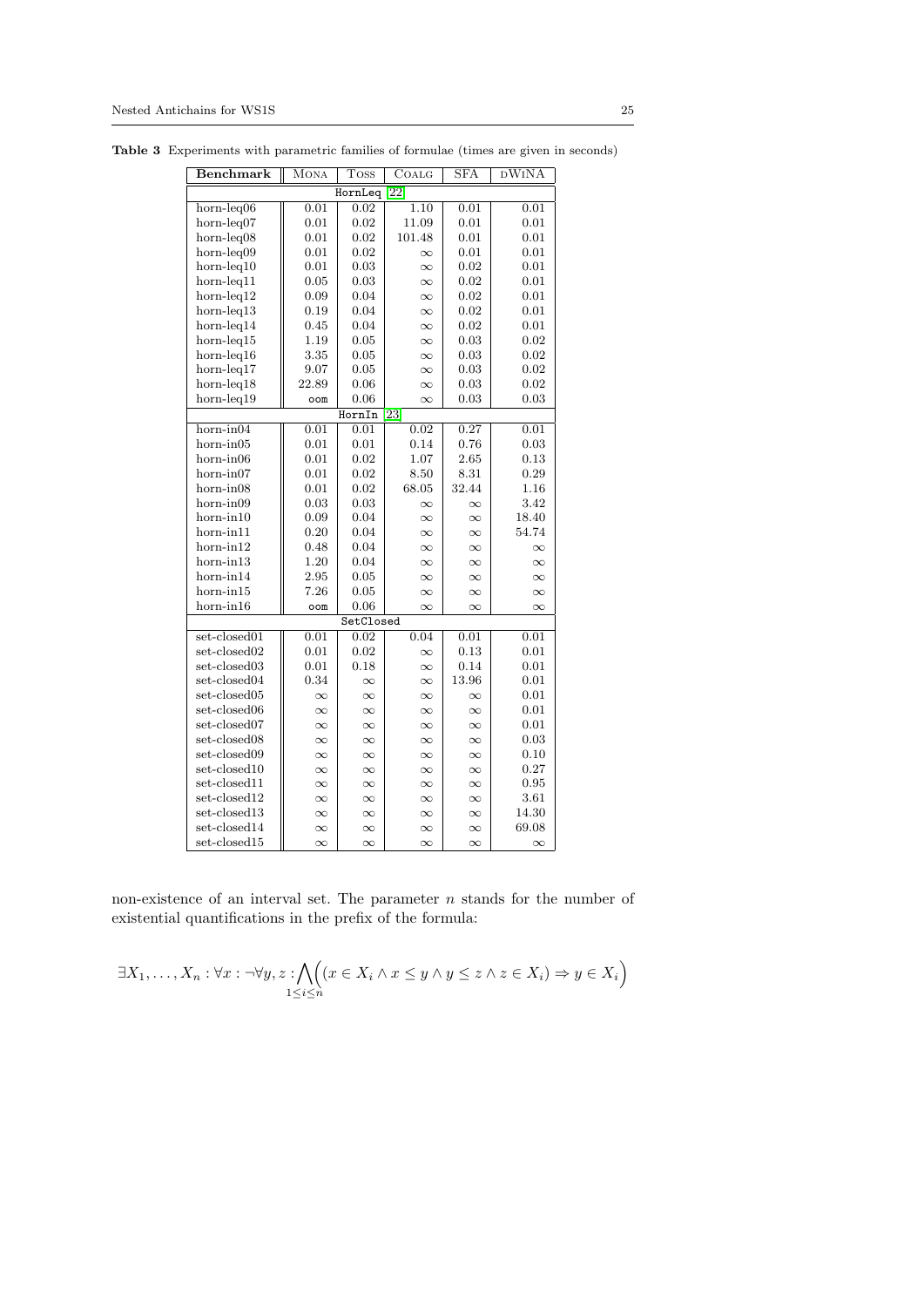This experiment had to be evaluated on a different machine with a system that meets the requirements of all the tools, with an Intel Core i7-4770@3.4 GHz processor and 16GiB RAM, running Debian GNU/Linux. Table [3](#page-24-0) gives the run times of the tools. We use  $\infty$  in case the time exceeded 2 minutes and oom to denote that the tool ran out of memory. While Toss performs best on their own benchmarks, dWiNA outperforms the other tools on the rest of the formulae.

## <span id="page-25-2"></span>7 Conclusion and Future Work

We presented a new approach for dealing with alternating quantifications within the automata-based decision procedure for WS1S. Our approach is based on a generalization of the idea of the so-called antichain algorithm for testing universality or language inclusion of finite automata. Our approach processes a prefix of the formula with an arbitrary number of quantifier alternations on-the-fly using an efficient symbolic representation of the state space, enhanced with subsumption pruning. Our experimental results are encouraging and show that the direction started in this paper—using modern techniques for nondeterministic automata in the context of deciding WS1S formulae—is promising.

An interesting direction of further development seems to be lifting the symbolic pre/cpre operators to a more general notion of terms that allow working with general sub-formulae (that may include logical connectives and nested quantifiers). The algorithm could then be run over arbitrary formulae, without the need of the transformation into the prenex form. This would open a way of adopting optimizations used in other tools as well as syntactical optimizations of the input formula such as anti-prenexing. Another way of improvement would be to use simulation-based techniques to reduce the generated automata as well as to weaken the term-subsumption relation (an efficient algorithm for computing simulation over BDD-represented automata is needed). We also plan to extend the algorithms to WSkS and tree-automata, and perhaps even further to more general inductive structures.

Acknowledgements We thank the anonymous reviewers for their helpful comments on how to improve the presentation in this paper. The work in this paper was supported by the Czech Science Foundation project 16-24707Y, the IT4IXS: IT4Innovations Excellence in Science project (LQ1602), and the FIT BUT internal project FIT-S-17-4014.

#### References

- <span id="page-25-0"></span>1. Fiedor, T., Holík, L., Lengál, O., Vojnar, T.: Nested antichains for WS1S. In: TACAS'15. Volume 9035 of LNCS., Springer (2015) 658–674
- <span id="page-25-1"></span>2. Meyer, A.R.: Weak monadic second order theory of successor is not elementaryrecursive. In Parikh, R., ed.: Proc. of Logic Colloquium—Symposium on Logic Held at Boston, 1972–73. Volume 453 of Lecture Notes in Mathematics., Springer (1972) 132–154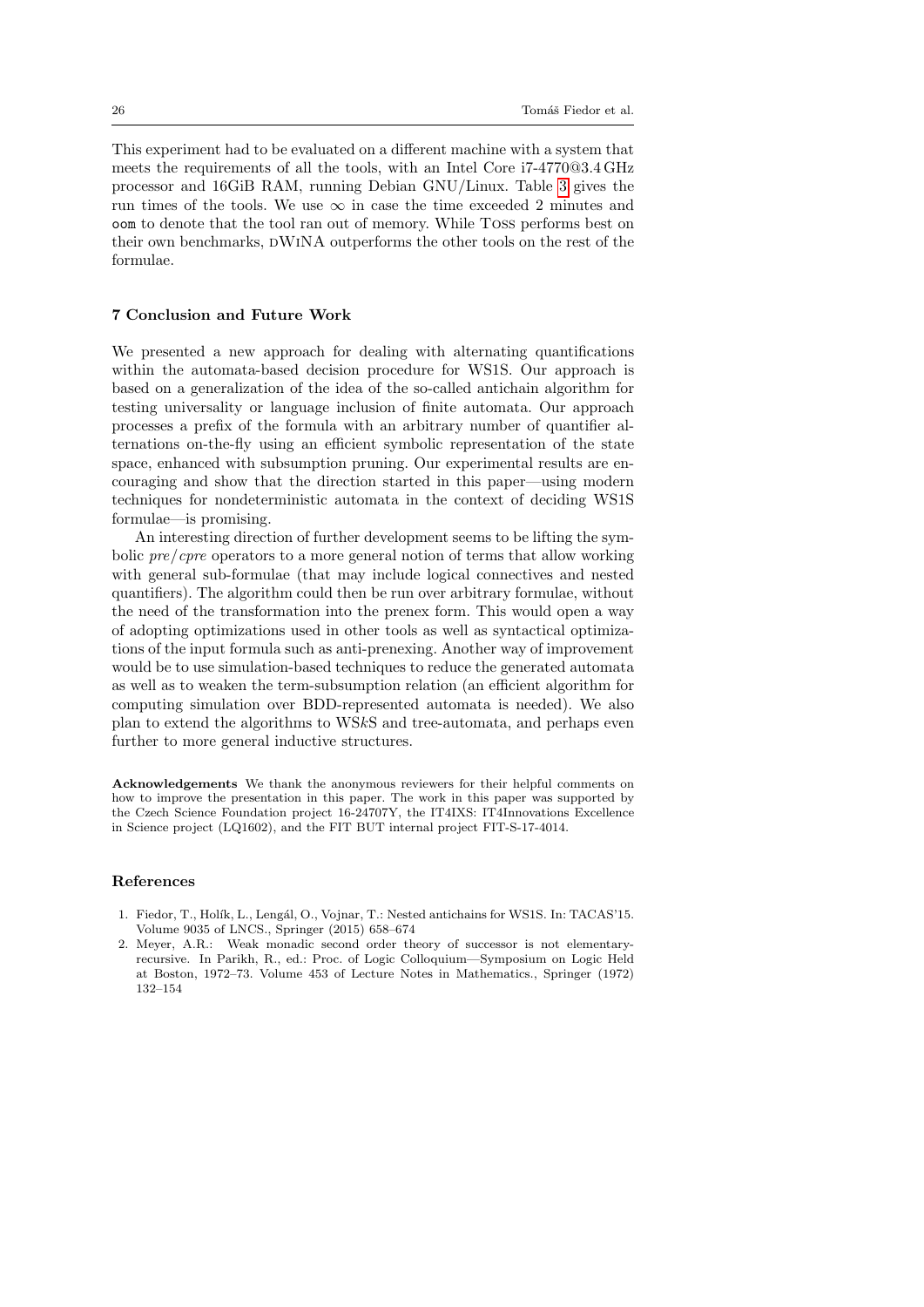- <span id="page-26-0"></span>3. Elgaard, J., Klarlund, N., Møller, A.: MONA 1.x: new techniques for WS1S and WS2S. In: Proc. of CAV'98. Volume 1427 of Lecture Notes in Computer Science., Springer (1998) 516–520
- <span id="page-26-1"></span>4. Klarlund, N., Møller, A.: MONA Version 1.4 User Manual. BRICS, Department of Computer Science, Aarhus University. (January 2001) Notes Series NS-01-1. Available from <http://www.brics.dk/mona/>. Revision of BRICS NS-98-3.
- <span id="page-26-2"></span>5. Madhusudan, P., Parlato, G., Qiu, X.: Decidable logics combining heap structures and data. In: Proc. of POPL'11, ACM (2011) 611–622
- <span id="page-26-3"></span>6. Madhusudan, P., Qiu, X.: Efficient decision procedures for heaps using STRAND. In: Proc. of SAS'11. Volume 6887 of Lecture Notes in Computer Science., Springer (2011) 43–59
- <span id="page-26-4"></span>7. Iosif, R., Rogalewicz, A., Šimáček, J.: The tree width of separation logic with recursive definitions. In: CADE 2013. Volume 7898 of Lecture Notes in Computer Science., Springer (2013) 21–38
- <span id="page-26-5"></span>8. Chin, W., David, C., Nguyen, H.H., Qin, S.: Automated verification of shape, size and bag properties via user-defined predicates in separation logic. Sci. Comput. Program. 77(9) (2012) 1006–1036
- <span id="page-26-6"></span>9. Zee, K., Kuncak, V., Rinard, M.C.: Full functional verification of linked data structures. In: Proc. of POPL'08, ACM (2008) 349–361
- <span id="page-26-7"></span>10. Zhou, M., He, F., Wang, B., Gu, M., Sun, J.: Array theory of bounded elements and its applications. J. Autom. Reasoning 52(4) (2014) 379–405
- <span id="page-26-8"></span>11. Hamza, J., Jobstmann, B., Kuncak, V.: Synthesis for regular specifications over unbounded domains. In: Proc. of FMCAD'10, IEEE (2010) 101–109
- <span id="page-26-9"></span>12. Wies, T., Mu˜niz, M., Kuncak, V.: An efficient decision procedure for imperative tree data structures. In Bjørner, N., Sofronie-Stokkermans, V., eds.: Proc. of CADE'11. Volume 6803 of Lecture Notes in Computer Science., Springer (2011) 476–491
- <span id="page-26-10"></span>13. Doyen, L., Raskin, J.F.: Antichain algorithms for finite automata. In: Proc. of TACAS'10. Volume 6015 of LNCS., Springer (2010) 2–22
- <span id="page-26-11"></span>14. Wulf, M.D., Doyen, L., Henzinger, T.A., Raskin, J.F.: Antichains: A new algorithm for checking universality of finite automata. In: Proc. of CAV'06. Volume 4144 of LNCS., Springer (2006) 17–30
- <span id="page-26-12"></span>15. Abdulla, P.A., Chen, Y.F., Holík, L., Mayr, R., Vojnar, T.: When simulation meets antichains (on checking language inclusion of nondeterministic finite (tree) automata). In Esparza, J., Majumdar, R., eds.: Proc. of TACAS'10. Volume 6015 of Lecture Notes in Computer Science., Springer (2010) 158–174
- <span id="page-26-13"></span>16. Bustan, D., Grumberg, O.: Simulation based minimization. In: Proc. of CADE'00. Volume 1831 of Lecture Notes in Computer Science., Springer (2000) 255–270
- <span id="page-26-14"></span>17. Abdulla, P.A., Bouajjani, A., Holík, L., Kaati, L., Vojnar, T.: Computing simulations over tree automata: Efficient techniques for reducing tree automata. In: Proc. of TACAS'08. Volume 4963 of LNCS., Springer (2008) 93–108
- <span id="page-26-15"></span>18. Bouajjani, A., Habermehl, P., Holík, L., Touili, T., Vojnar, T.: Antichain-based universality and inclusion testing over nondeterministic finite tree automata. In: Proc. of CIAA'08. Volume 5148 of LNCS., Springer (2008) 57–67
- <span id="page-26-16"></span>19. Habermehl, P., Holík, L., Rogalewicz, A., Simácek, J., Vojnar, T.: Forest automata for verification of heap manipulation. Formal Methods in System Design 41(1) (2012) 83–106
- <span id="page-26-17"></span>20. Klarlund, N., Møller, A., Schwartzbach, M.I.: MONA implementation secrets. International Journal of Foundations of Computer Science 13(4) (2002) 571–586
- <span id="page-26-18"></span>21. Topnik, C., Wilhelm, E., Margaria, T., Steffen, B.: jMosel: A stand-alone tool and jABC plugin for M2L(Str). In: Proc. of SPIN'06. Volume 3925 of Lecture Notes in Computer Science., Springer (2006) 293–298
- <span id="page-26-19"></span>22. D'Antoni, L., Veanes, M.: Minimization of symbolic automata. In: In Proc. of POPL'14. (2014) 541–554
- <span id="page-26-20"></span>23. Ganzow, T., Kaiser, L.: New algorithm for weak monadic second-order logic on inductive structures. In: Proc. CSL'10. Volume 6247 of Lecture Notes in Computer Science., Springer (2010) 366–380
- <span id="page-26-21"></span>24. Traytel, D.: A coalgebraic decision procedure for WS1S. In Kreutzer, S., ed.: 24th EACSL Annual Conference on Computer Science Logic (CSL 2015). Volume 41 of